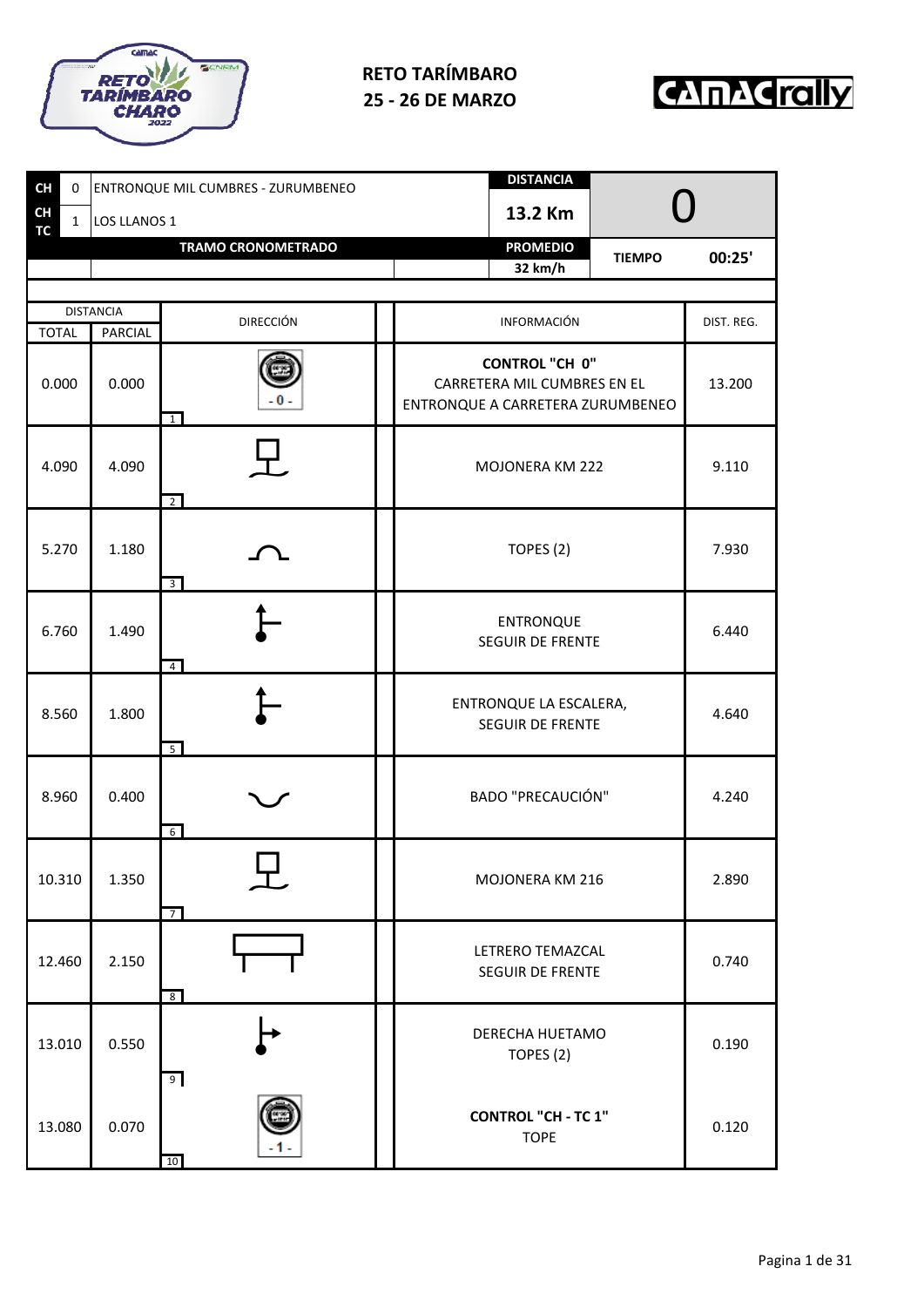



| TC              | 0 |                     | <b>ENTRONQUE MIL CUMBRES - ZURUMBENEO</b> |  |                                                            | <b>DISTANCIA</b> |               |            |
|-----------------|---|---------------------|-------------------------------------------|--|------------------------------------------------------------|------------------|---------------|------------|
| <b>CH</b><br>ТC |   | <b>LOS LLANOS 1</b> |                                           |  | 13.2 Km                                                    |                  |               |            |
|                 |   |                     | <b>TRAMO CRONOMETRADO</b>                 |  |                                                            | <b>PROMEDIO</b>  | <b>TIEMPO</b> | 00:25'     |
|                 |   |                     |                                           |  |                                                            | 32 km/h          |               |            |
|                 |   |                     |                                           |  |                                                            |                  |               |            |
|                 |   | <b>DISTANCIA</b>    | <b>DIRECCIÓN</b>                          |  | <b>INFORMACIÓN</b>                                         |                  |               | DIST. REG. |
| <b>TOTAL</b>    |   | <b>PARCIAL</b>      |                                           |  |                                                            |                  |               |            |
| 13.200          |   | 0.120               | $-1-$<br>11                               |  | <b>CONTROL "A TC 1"</b><br>LETRERO INV. LI CURVA IZQUIERDA |                  | 0.000         |            |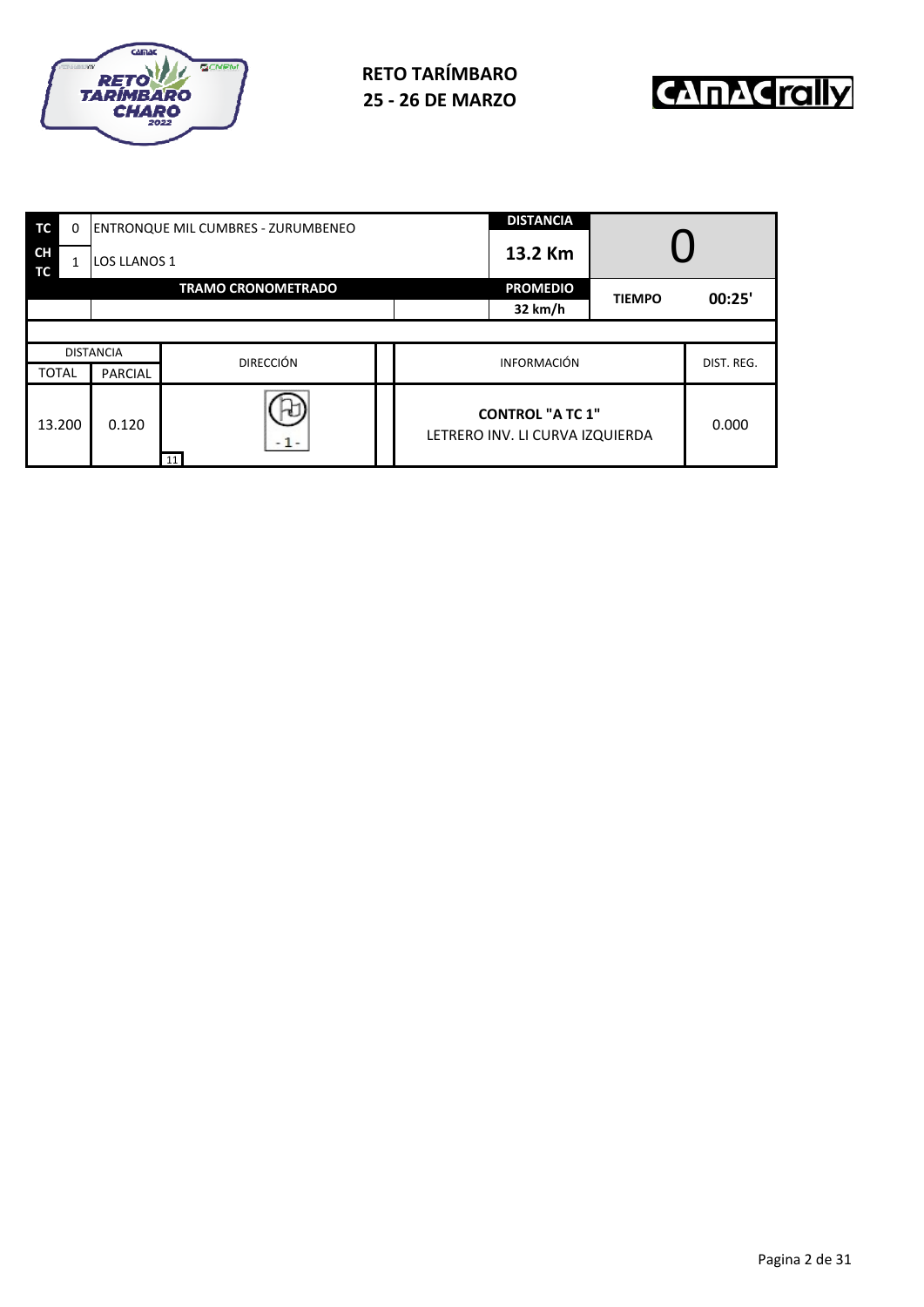



| <b>TC</b><br>$\mathbf{1}$      | LOS LLANOS 1     |                                              |  |             | <b>DISTANCIA</b>                                           |               |            |  |
|--------------------------------|------------------|----------------------------------------------|--|-------------|------------------------------------------------------------|---------------|------------|--|
| CH<br>$2^{\circ}$<br><b>TC</b> | <b>TZITZIO 1</b> |                                              |  |             | 8.7 Km                                                     |               |            |  |
| $\mathbf 1$                    |                  | <b>TRAMO CRONOMETRADO</b><br>LOS LLANOS 1    |  | 5.500<br>Km | <b>PROMEDIO</b><br>35 km/h                                 | <b>TIEMPO</b> | 00:15'     |  |
|                                |                  |                                              |  |             |                                                            |               |            |  |
|                                | <b>DISTANCIA</b> | <b>DIRECCIÓN</b>                             |  |             | INFORMACIÓN                                                |               | DIST. REG. |  |
| <b>TOTAL</b>                   | <b>PARCIAL</b>   |                                              |  |             |                                                            |               |            |  |
| 0.000                          | 0.000            | - 1 -<br>5.50<br>$\overline{1}$              |  |             | <b>CONTROL "A TC 1"</b><br>LETRERO INV. LI CURVA IZQUIERDA |               | 8.700      |  |
| 0.800                          | 0.800            | 4.70<br>$\overline{2}$                       |  |             | MOJONERA                                                   |               | 7.900      |  |
| 1.200                          | 0.400            | $\overline{3}$<br>4.30                       |  |             | SEGUIR POR IZQUIERDA                                       |               |            |  |
| 1.500                          | 0.300            | $\zeta$ ! !<br>$\overline{4}$<br>4.00        |  |             | <b>DERECHA LARGA !!</b>                                    |               | 7.200      |  |
| 3.750                          | 2.250            | $5\overline{)}$<br>1.75                      |  |             | TOPES (3) PRECAUCIÓN "LA COFRADÍA"                         |               | 4.950      |  |
| 4.200                          | 0.450            | !!!<br>1.30<br>$6\overline{6}$               |  |             | DERECHA !!!                                                |               | 4.500      |  |
| 5.500                          | 1.300            | <b>CA</b><br>$-1-$<br>0.00<br>$\overline{7}$ |  |             | <b>CONTROL "B"</b><br>CASA LADRILLO CON REJA L.I.          |               | 3.200      |  |
| 5.800                          | 0.300            | ALTO<br>.1.<br>8                             |  |             | <b>CONTROL "C"</b><br>LETRERO "LOS LLANOS"                 |               | 2.900      |  |
| 6.100                          | 0.300            | ひひひ<br>9                                     |  |             | TOPES (3)                                                  |               | 2.600      |  |
| 6.450                          | 0.350            | 10                                           |  |             | <b>TOPE</b>                                                |               | 2.250      |  |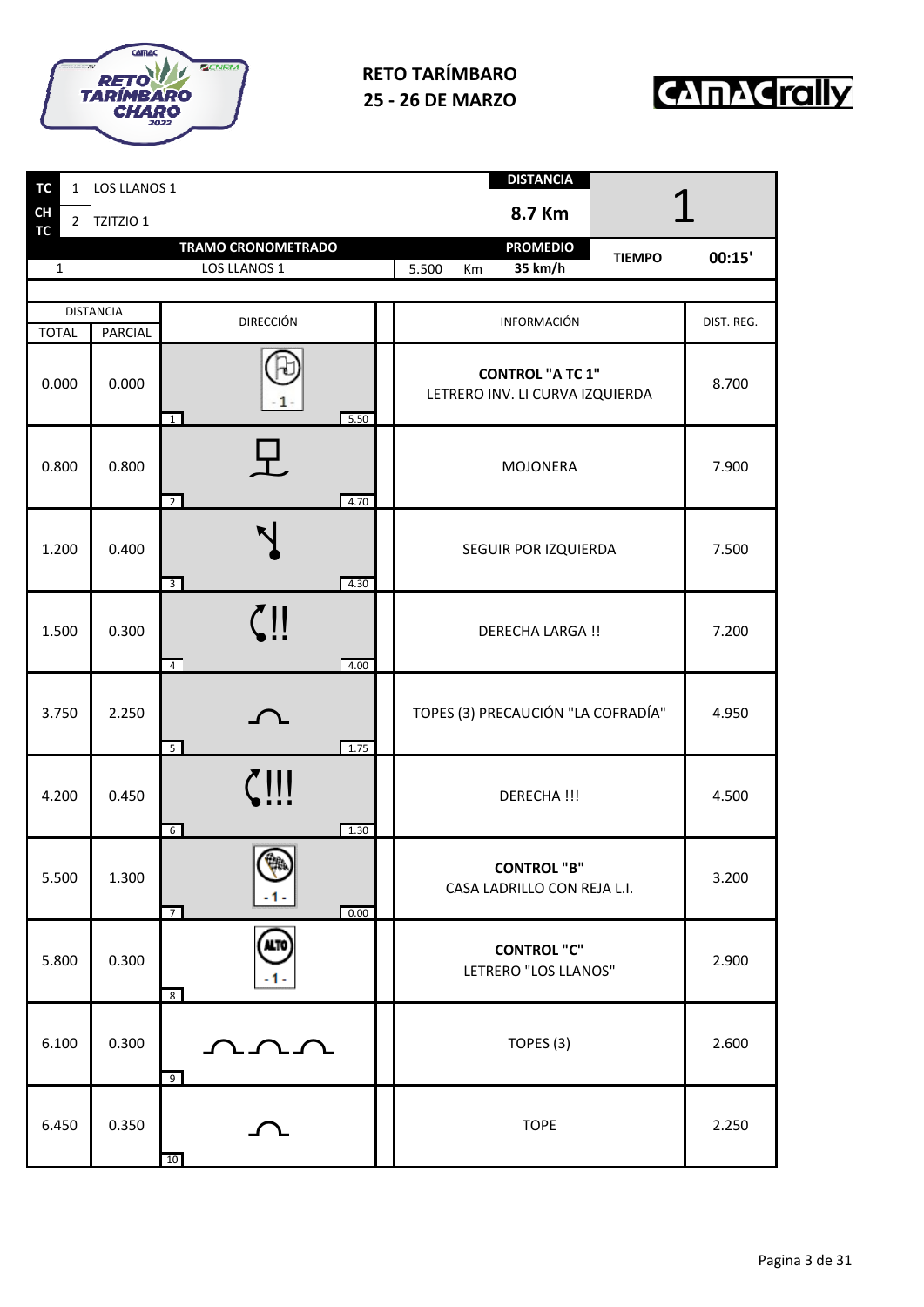



| <b>TC</b>              | $\mathbf{1}$   | LOS LLANOS 1     |                                                                                                                                                                                                                                                                                                                                                                                                                                                                                                                                                                                                                                                                                                                                             |             | <b>DISTANCIA</b>                            |               |            |
|------------------------|----------------|------------------|---------------------------------------------------------------------------------------------------------------------------------------------------------------------------------------------------------------------------------------------------------------------------------------------------------------------------------------------------------------------------------------------------------------------------------------------------------------------------------------------------------------------------------------------------------------------------------------------------------------------------------------------------------------------------------------------------------------------------------------------|-------------|---------------------------------------------|---------------|------------|
| <b>CH</b><br><b>TC</b> | $\overline{2}$ | TZITZIO 1        |                                                                                                                                                                                                                                                                                                                                                                                                                                                                                                                                                                                                                                                                                                                                             |             | 8.7 Km                                      |               |            |
|                        |                |                  | <b>TRAMO CRONOMETRADO</b>                                                                                                                                                                                                                                                                                                                                                                                                                                                                                                                                                                                                                                                                                                                   |             | <b>PROMEDIO</b>                             | <b>TIEMPO</b> | 00:15'     |
| $\mathbf{1}$           |                |                  | LOS LLANOS 1                                                                                                                                                                                                                                                                                                                                                                                                                                                                                                                                                                                                                                                                                                                                | 5.500<br>Km | 35 km/h                                     |               |            |
|                        |                |                  |                                                                                                                                                                                                                                                                                                                                                                                                                                                                                                                                                                                                                                                                                                                                             |             |                                             |               |            |
|                        |                | <b>DISTANCIA</b> | <b>DIRECCIÓN</b>                                                                                                                                                                                                                                                                                                                                                                                                                                                                                                                                                                                                                                                                                                                            |             | INFORMACIÓN                                 |               | DIST. REG. |
| <b>TOTAL</b>           |                | PARCIAL          |                                                                                                                                                                                                                                                                                                                                                                                                                                                                                                                                                                                                                                                                                                                                             |             |                                             |               |            |
| 7.500                  |                | 1.050            | ひひひ<br>11                                                                                                                                                                                                                                                                                                                                                                                                                                                                                                                                                                                                                                                                                                                                   |             | TOPES (3)                                   |               | 1.200      |
| 7.700                  |                | 0.200            | $\left\langle \left\langle \left\langle \cdot\right\rangle \right\rangle \right\rangle \left\langle \left\langle \cdot\right\rangle \right\rangle \left\langle \cdot\right\rangle \left\langle \cdot\right\rangle \left\langle \cdot\right\rangle \left\langle \cdot\right\rangle \left\langle \cdot\right\rangle \left\langle \cdot\right\rangle \left\langle \cdot\right\rangle \left\langle \cdot\right\rangle \left\langle \cdot\right\rangle \left\langle \cdot\right\rangle \left\langle \cdot\right\rangle \left\langle \cdot\right\rangle \left\langle \cdot\right\rangle \left\langle \cdot\right\rangle \left\langle \cdot\right\rangle \left\langle \cdot\right\rangle \left\langle \cdot\right\rangle \left\langle \cdot$<br>12 |             | <b>FALLA GEOLÓGICA</b><br>SIGUIENTES 500 m. |               | 1.000      |
| 8.300                  |                | 0.600            | $\left\langle \left\langle \cdot\right\rangle \right\rangle \left\langle \cdot\right\rangle$<br>14                                                                                                                                                                                                                                                                                                                                                                                                                                                                                                                                                                                                                                          |             | CAMINO MALO<br>SIGUIENTES 300 m.            |               | 0.400      |
| 8.600                  |                | 0.300            | 15                                                                                                                                                                                                                                                                                                                                                                                                                                                                                                                                                                                                                                                                                                                                          |             | <b>CONTROL "CH - TC 2"</b>                  |               | 0.100      |
| 8.700                  |                | 0.100            | 16                                                                                                                                                                                                                                                                                                                                                                                                                                                                                                                                                                                                                                                                                                                                          |             | <b>CONTROL "A TC 2"</b><br>MOJONERA KM. 9   |               | 0.000      |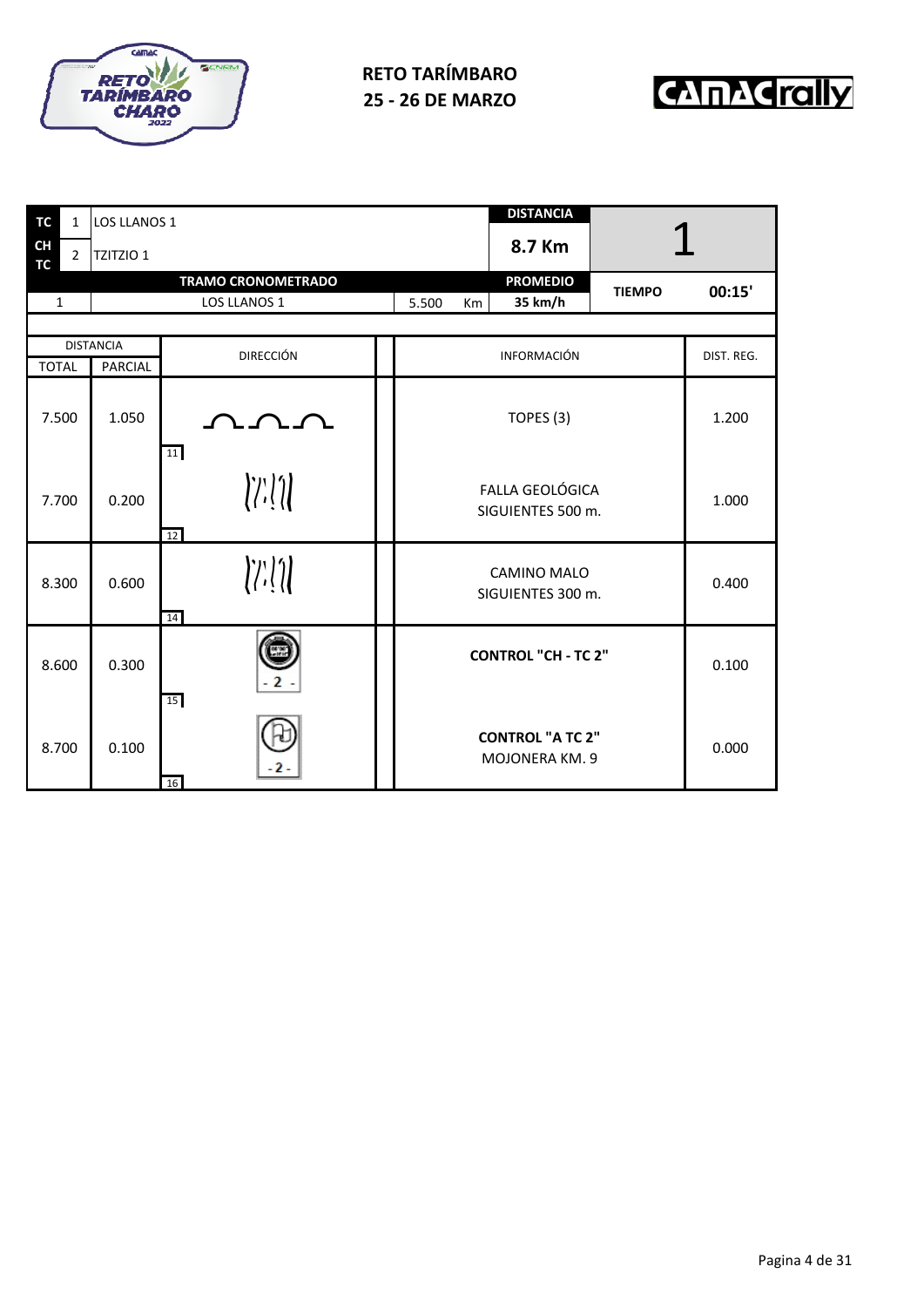



| TC             | $\overline{2}$ | TZITZIO 1                          |                                 |         |                   | <b>DISTANCIA</b>                                                                      |                |            |
|----------------|----------------|------------------------------------|---------------------------------|---------|-------------------|---------------------------------------------------------------------------------------|----------------|------------|
| CH<br>TC       | 3              | TZITZIO <sub>2</sub>               |                                 |         |                   | 8.3 Km                                                                                | $\overline{2}$ |            |
|                |                |                                    | <b>TRAMO CRONOMETRADO</b>       |         |                   | <b>PROMEDIO</b>                                                                       | <b>TIEMPO</b>  | 00:45'     |
| $\overline{2}$ |                |                                    | TZITZIO 1                       |         | 5.000<br>Km       | 11 km/h                                                                               |                |            |
| <b>TOTAL</b>   |                | <b>DISTANCIA</b><br><b>PARCIAL</b> | <b>DIRECCIÓN</b>                |         |                   | <b>INFORMACIÓN</b>                                                                    |                | DIST. REG. |
| 0.000          |                | 0.000                              | $-2-$<br>$\mathbf{1}$           | 5.00    |                   | <b>CONTROL "A TC 2"</b><br>MOJONERA KM. 9                                             |                | 8.300      |
| 0.700          |                | 0.700                              | $\overline{2}$                  | $-0.70$ |                   | <b>GRAVA Y BACHE</b>                                                                  |                | 7.600      |
| 1.000          |                | 1.000                              | $\overline{3}$                  | $-1.00$ |                   | MOJONERA KM. 10                                                                       |                | 6.600      |
| 4.000          |                | 3.000                              | ┯.<br>$\overline{4}$            | $-4.00$ |                   | MOJONERA KM. 13                                                                       |                | 3.600      |
| 4.300          |                | 0.300                              | 5 <sup>5</sup>                  | $-4.30$ | DERECHA !!! LARGA |                                                                                       | 3.300          |            |
| 5.000          |                | 0.700                              | $-2-$<br>$6\overline{6}$        | $-5.00$ |                   | <b>CONTROL "B"</b><br>TERMINA RIEL Y MARCA EN PISO B,<br>LETRERO COLGANTE BARBACOA    |                | 2.600      |
| 5.500          |                | 0.500                              | ALTO<br>$-2-$<br>$\overline{7}$ |         |                   | <b>CONTROL "C"</b><br>LETRERO TZITZIO                                                 |                | 2.100      |
| 6.600          |                | 1.100                              | ひひ<br>8 <sup>°</sup>            |         |                   | TOPES (4)                                                                             |                | 1.000      |
| 6.900          |                | 0.300                              | 9                               |         |                   | TIENDA "TALÍA",<br>ESTACIONAR PARA VUELTA EN "U"<br>ESPERAR INSTRUCCIONES DEL OFICIAL |                | 0.700      |
| 6.930          |                | 0.030                              | 10                              |         |                   | TOPES (4)                                                                             |                | 0.670      |
| 8.200          |                | 1.270                              | 11                              |         |                   | <b>CONTROL "CH - TC 3"</b><br>SEGUNDA PUERTA PANTEÓN                                  |                | $-0.600$   |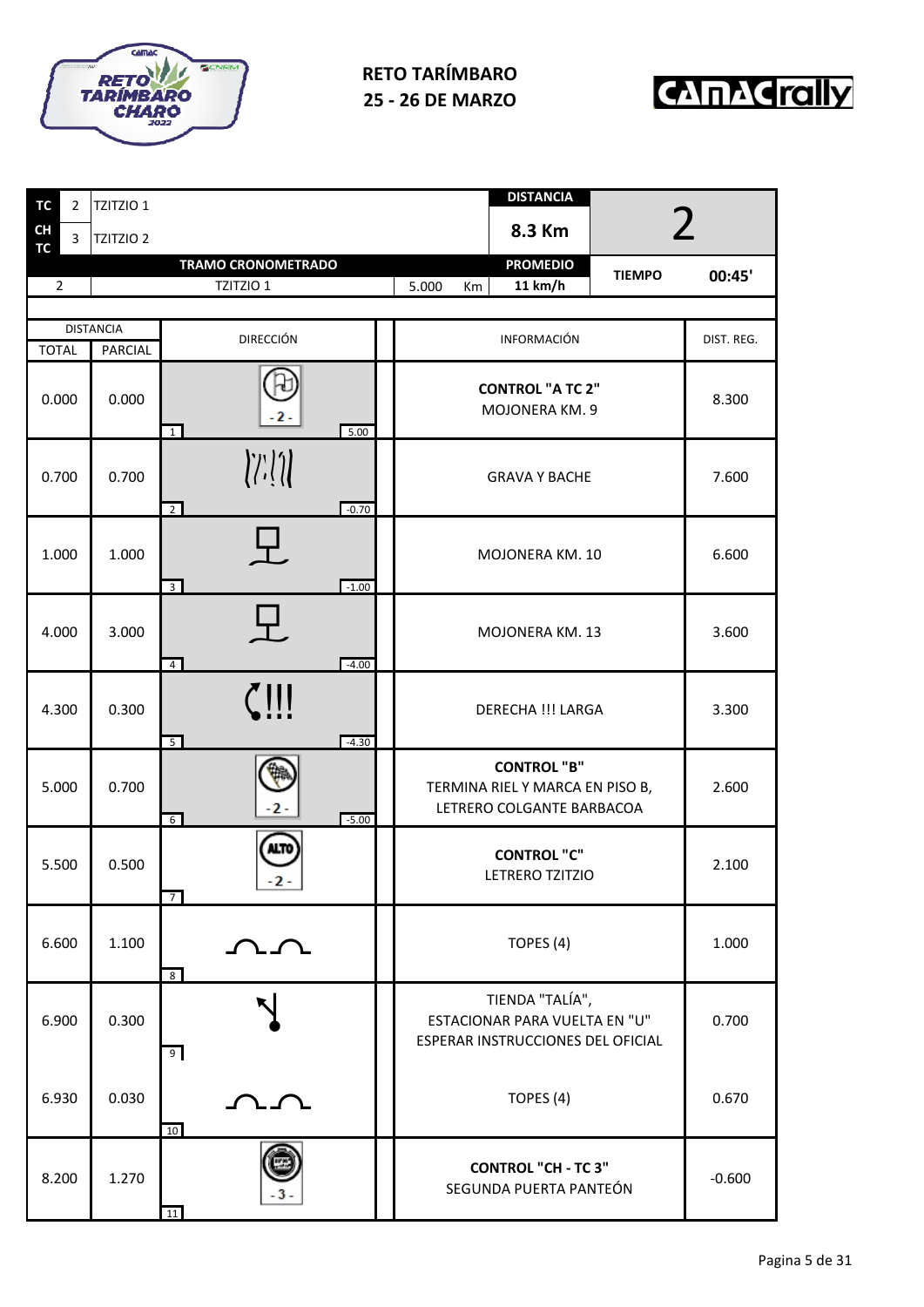



| TC              | $\overline{2}$ | <b>TZITZIO 1</b> |                           |       |                | <b>DISTANCIA</b>                         |               |            |
|-----------------|----------------|------------------|---------------------------|-------|----------------|------------------------------------------|---------------|------------|
| <b>CH</b><br>ТC | 3              | <b>TZITZIO 2</b> |                           |       |                | 8.3 Km                                   |               |            |
|                 |                |                  | <b>TRAMO CRONOMETRADO</b> |       |                | <b>PROMEDIO</b>                          | <b>TIEMPO</b> | 00:45'     |
| 2               |                |                  | TZITZIO 1                 | 5.000 | K <sub>m</sub> | 11 km/h                                  |               |            |
|                 |                |                  |                           |       |                |                                          |               |            |
|                 |                | <b>DISTANCIA</b> | <b>DIRECCIÓN</b>          |       |                | <b>INFORMACIÓN</b>                       |               | DIST. REG. |
| <b>TOTAL</b>    |                | <b>PARCIAL</b>   |                           |       |                |                                          |               |            |
| 8.300           |                | 0.100            | $-3-$<br>11               |       |                | <b>CONTROL "A TC 3"</b><br>LETRERO CURVA |               | $-0.700$   |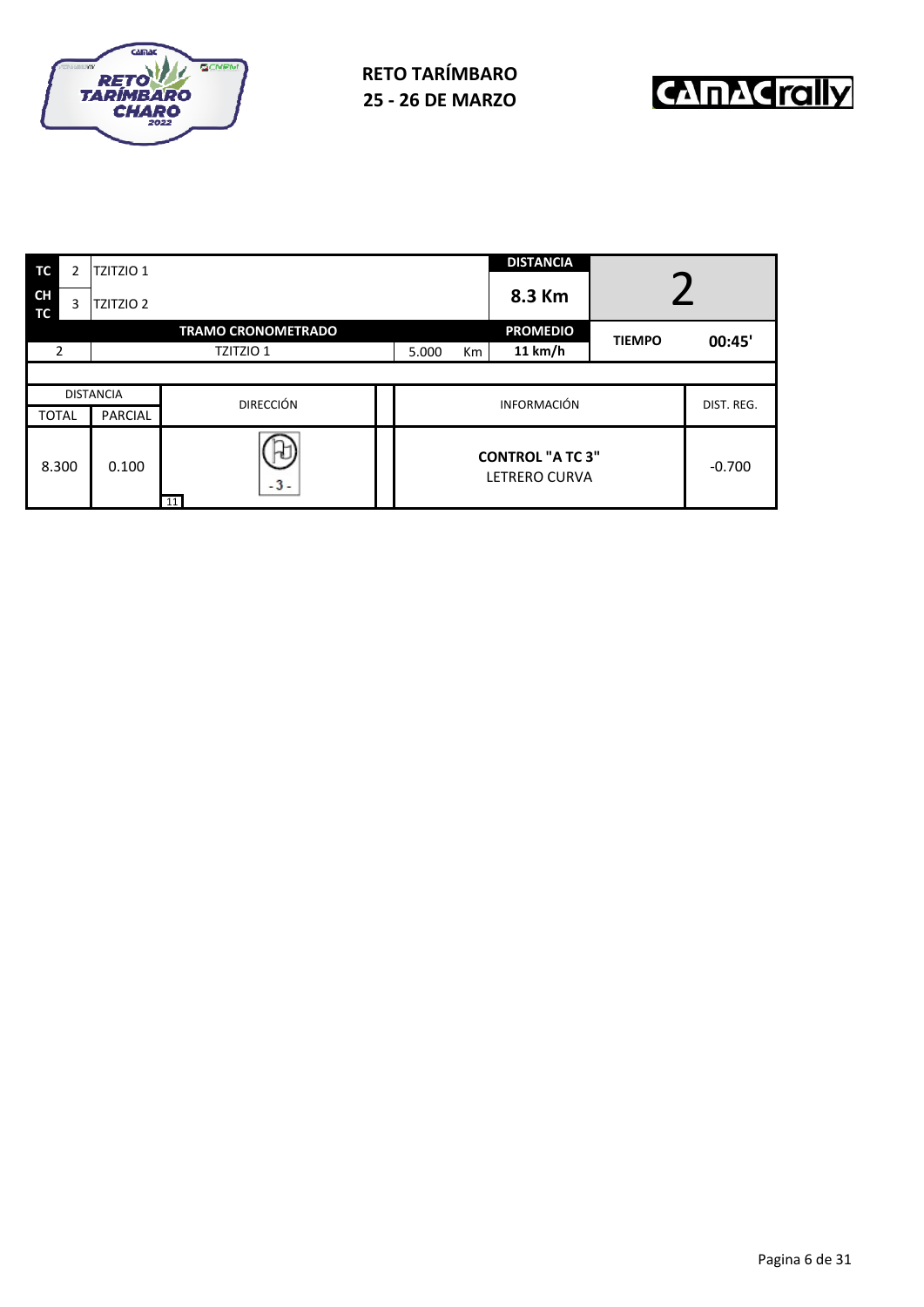



| <b>TC</b><br>3 | TZITZIO 2           |                                          | <b>DISTANCIA</b>                                           |            |
|----------------|---------------------|------------------------------------------|------------------------------------------------------------|------------|
| <b>CH</b><br>4 | <b>LOS LLANOS 2</b> |                                          | 8.6 Km                                                     |            |
|                |                     | <b>TRAMO CRONOMETRADO</b>                | <b>PROMEDIO</b><br><b>TIEMPO</b>                           | 00:15'     |
| 3              |                     | TZITZIO 2                                | 34 km/h<br>5.000<br>Km                                     |            |
|                | <b>DISTANCIA</b>    |                                          |                                                            |            |
| <b>TOTAL</b>   | PARCIAL             | <b>DIRECCIÓN</b>                         | <b>INFORMACIÓN</b>                                         | DIST. REG. |
| 0.000          | 0.000               | $-3-$<br>$\overline{1}$<br>5.00          | <b>CONTROL "A TC 3"</b><br><b>LETRERO CURVA</b>            | 8.600      |
| 0.580          | 0.580               | $\textbf{T}$ .<br>$\overline{2}$<br>4.42 | MOJONERA KM. 14                                            | 8.020      |
| 3.570          | 2.990               | 3 <sup>1</sup><br>1.43                   | MOJONERA KM. 11                                            | 5.030      |
| 5.000          | 1.430               | $-3$<br>0.00<br>$\overline{4}$           | <b>CONTROL "B"</b><br>LETRERO 60 KM/H                      | 3.600      |
| 5.600          | 0.600               | ALTO<br>$-3-$<br>5 <sup>1</sup>          | <b>CONTROL "C"</b><br>LETRERO FALLA GEOLÓGICA A 200 m.     | 3.000      |
| 6.700          | 1.100               | ハンソ<br>6                                 | TOPES (3)                                                  | 1.900      |
| 7.700          | 1.000               | $\overline{7}$                           | LETRERO "LOS LLANOS"                                       | 0.900      |
| 8.000          | 0.300               | ひひ<br>8                                  | TOPES (4)                                                  | 0.600      |
| 8.500          | 0.500               | 9                                        | <b>CONTROL "CH - TC 4"</b><br>LETRERO DE CRUCE DE PEATONES | 0.100      |
| 8.600          | 0.100               | 10                                       | <b>CONTROL "A TC 4"</b><br>MOJONERA KM. 6                  | 0.000      |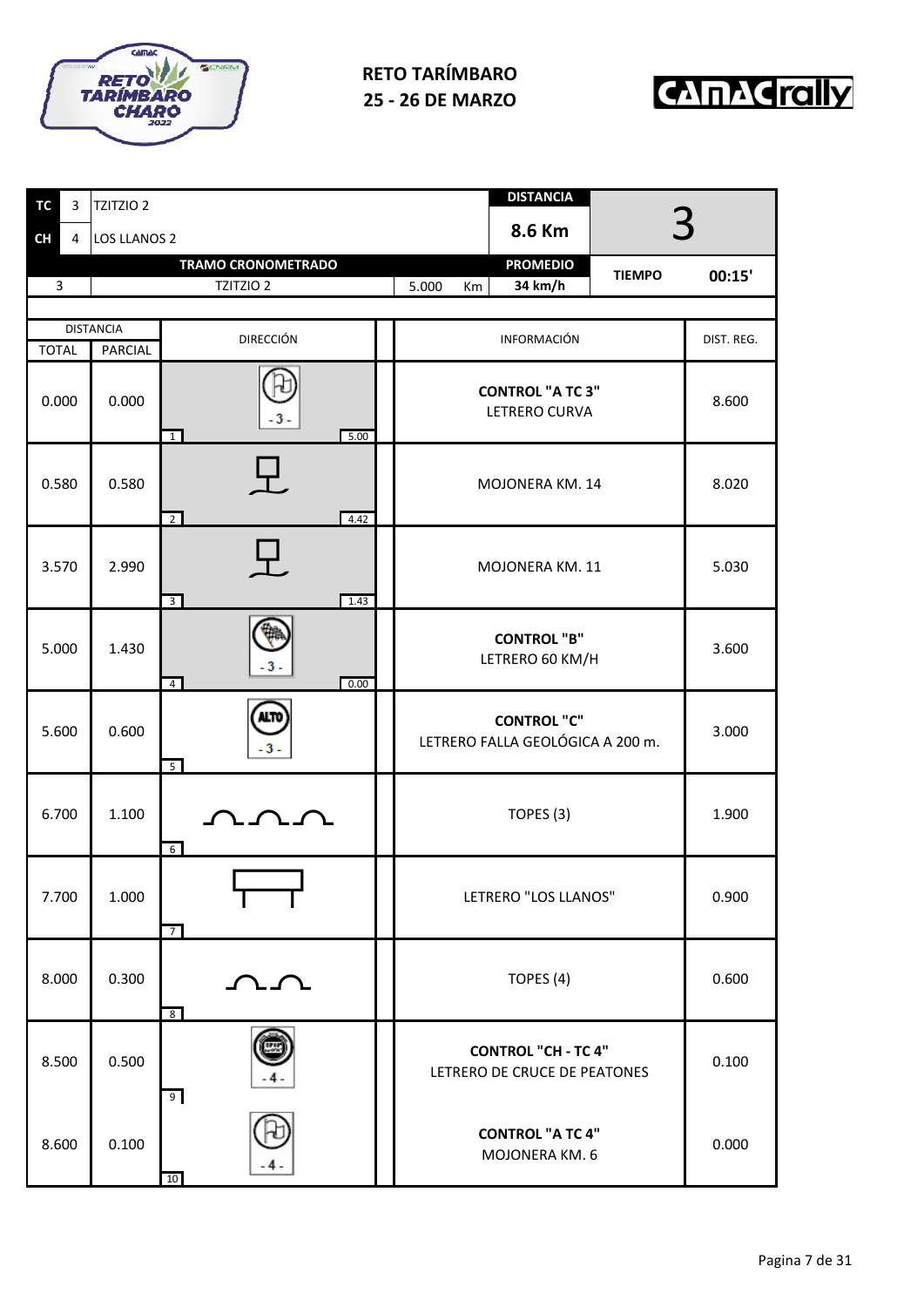



| TC<br>4        | <b>LOS LLANOS 2</b> |                                            | <b>DISTANCIA</b>                          |            |
|----------------|---------------------|--------------------------------------------|-------------------------------------------|------------|
| CH<br>5        | <b>FRESNOS 1</b>    |                                            | 12.59 Km                                  |            |
| <b>TC</b>      |                     | <b>TRAMO CRONOMETRADO</b>                  | <b>PROMEDIO</b><br><b>TIEMPO</b>          | 00:22'     |
| $\overline{4}$ |                     | LOS LLANOS 2                               | 34 km/h<br>5.600<br>Km                    |            |
|                | <b>DISTANCIA</b>    |                                            |                                           |            |
| <b>TOTAL</b>   | PARCIAL             | <b>DIRECCIÓN</b>                           | INFORMACIÓN                               | DIST. REG. |
| 0.000          | 0.000               | 5.60<br>$\overline{1}$                     | <b>CONTROL "A TC 4"</b><br>MOJONERA KM. 6 | 12.590     |
| 2.120          | 2.120               | 3.48<br>$\overline{2}$                     | TOPES (3) "LA COFRADÍA"                   | 10.470     |
| 5.600          | 3.480               | 0.00<br>$\overline{3}$                     | <b>CONTROL "B"</b><br>LET. 30KM/H         | 6.990      |
| 5.900          | 0.300               | <b>NLTO</b><br>$\Lambda$<br>4 <sup>1</sup> | <b>CONTROL "C"</b><br><b>TOPE</b>         | 6.690      |
| 5.980          | 0.080               | 5                                          | TOPES (2)                                 | 6.610      |
| 6.000          | 0.020               | $6\overline{6}$                            | IZQUIERDA HACIA MORELIA                   | 6.590      |
| 7.700          | 1.700               | $\overline{7}$                             | MOJONERA KM. 215                          | 4.890      |
| 9.000          | 1.300               | 8 <sup>8</sup>                             | LETRERO "TRIGRILLOS"                      | 3.590      |
| 10.500         | 1.500               | 9                                          | A LA IZQUIERDA A LA ESCALERA              | 2.090      |
| 10.530         | 0.030               | $10\,$                                     | <b>TOPE</b>                               | 2.060      |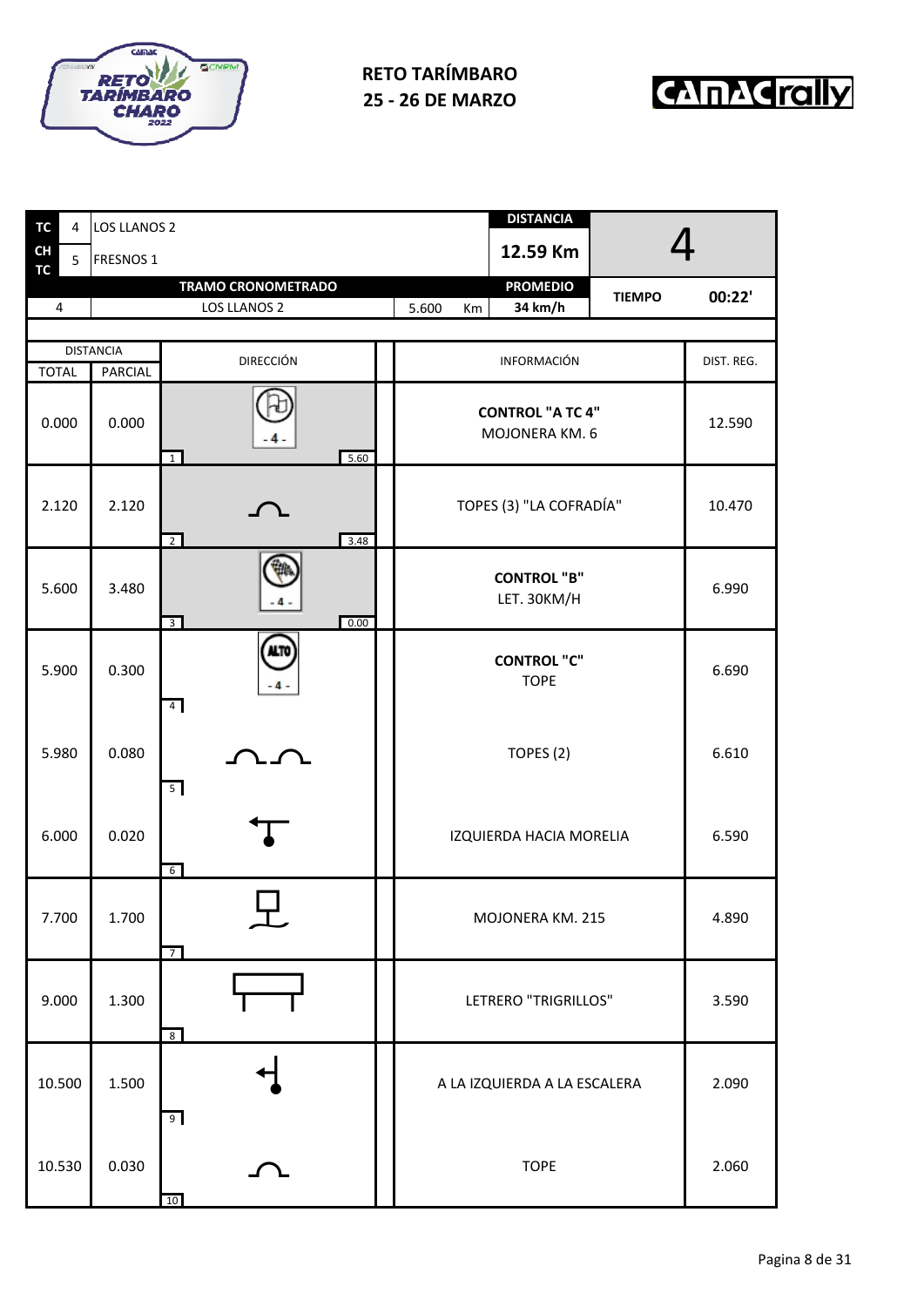



| <b>TC</b>              | 4      | <b>LOS LLANOS 2</b> |                           |             | <b>DISTANCIA</b>                                    |               |            |
|------------------------|--------|---------------------|---------------------------|-------------|-----------------------------------------------------|---------------|------------|
| <b>CH</b><br><b>TC</b> | 5      | <b>FRESNOS 1</b>    |                           |             | 12.59 Km                                            |               |            |
|                        |        |                     | <b>TRAMO CRONOMETRADO</b> |             | <b>PROMEDIO</b>                                     | <b>TIEMPO</b> | 00:22'     |
| 4                      |        |                     | LOS LLANOS 2              | 5.600<br>Km | 34 km/h                                             |               |            |
|                        |        |                     |                           |             |                                                     |               |            |
|                        |        | <b>DISTANCIA</b>    | <b>DIRECCIÓN</b>          |             | <b>INFORMACIÓN</b>                                  |               | DIST. REG. |
| <b>TOTAL</b>           |        | <b>PARCIAL</b>      |                           |             |                                                     |               |            |
|                        | 11.130 | 0.600               | 11                        |             | LETRERO LD "LOS FRESNOS"<br>SEGUIR CAMINO PRINCIPAL |               | 1.460      |
|                        | 12.420 | 1.290               | 12                        |             | <b>TOPE</b>                                         |               | 0.170      |
|                        | 12.540 | 0.120               | $-5-$<br>14               |             | <b>CONTROL "CH - TC 5"</b><br><b>TOPE</b>           |               | 0.050      |
|                        | 12.590 | 0.050               | $-5-$<br>15               |             | <b>CONTROL "A TC 5"</b><br>LETRERO LD "NO REBASAR"  |               | 0.000      |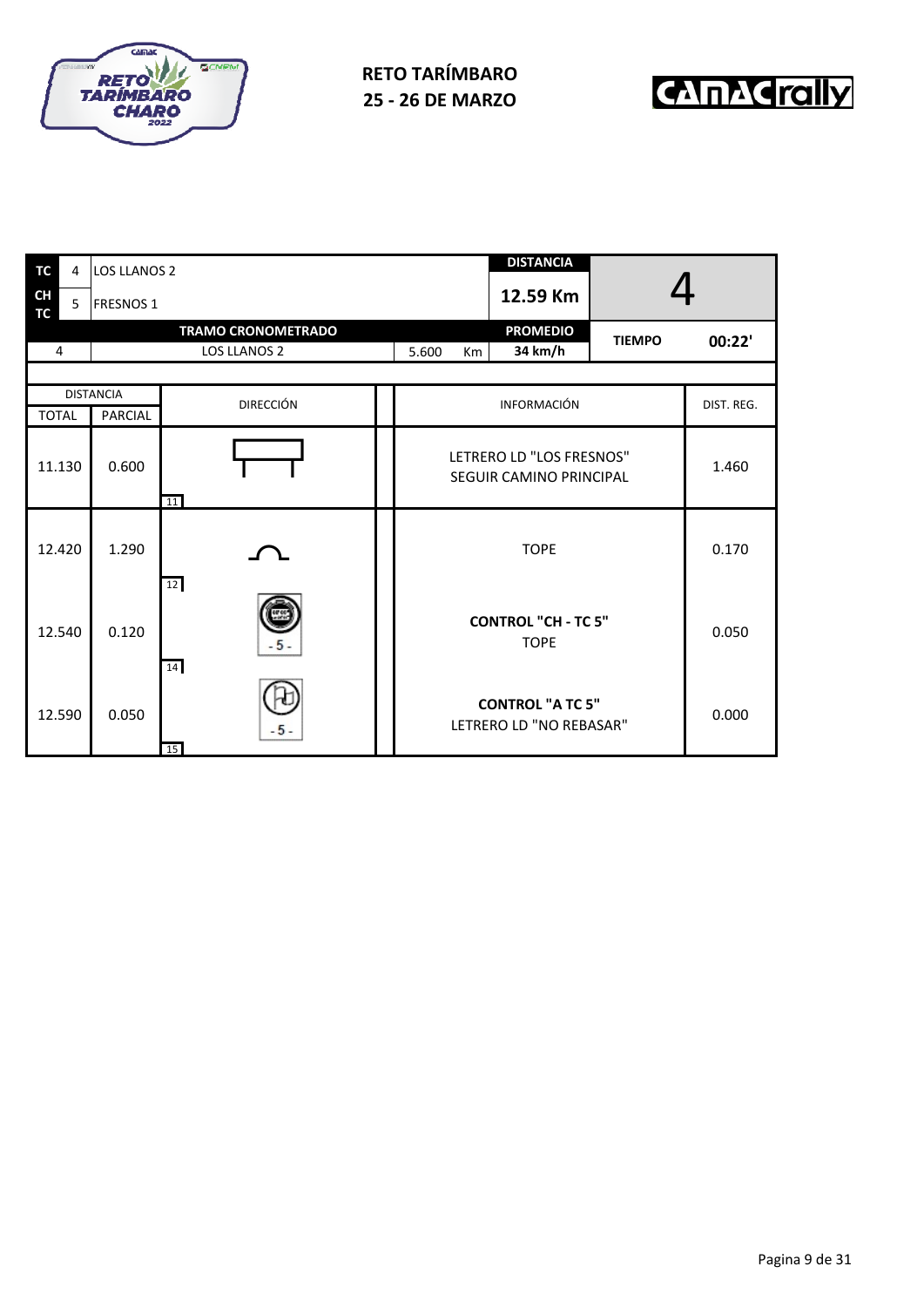



| TC                     | 5     | LOS FRESNOS 1               |                                                |             | <b>DISTANCIA</b>                                       |               |        |
|------------------------|-------|-----------------------------|------------------------------------------------|-------------|--------------------------------------------------------|---------------|--------|
| <b>CH</b><br><b>TC</b> | 6     | LA ESCALERA 1               |                                                |             | 9.5 Km                                                 | 5             |        |
|                        | 5     |                             | <b>TRAMO CRONOMETRADO</b><br>LOS FRESNOS 1     | 8.680<br>Km | <b>PROMEDIO</b><br>13 km/h                             | <b>TIEMPO</b> | 00:45' |
|                        |       |                             |                                                |             |                                                        |               |        |
| <b>TOTAL</b>           |       | <b>DISTANCIA</b><br>PARCIAL | <b>DIRECCIÓN</b>                               |             | <b>INFORMACIÓN</b>                                     |               |        |
|                        | 0.000 | 0.000                       | $-5-$<br>8.68<br>$\overline{1}$                |             | <b>CONTROL "A TC 5"</b><br>LETRERO LD "NO REBASAR"     |               | 9.500  |
|                        | 0.380 | 0.380                       | $\sum$<br>$\overline{2}$<br>8.30               |             | IZQUIERDA !!!                                          |               | 9.120  |
|                        | 0.770 | 0.390                       | $\sum$<br>$\overline{3}$<br>7.91               |             | <b>IZQUIERDA!!</b>                                     |               | 8.730  |
|                        | 1.350 | 0.580                       | $\zeta$ !!!<br>$\overline{4}$<br>7.33          |             | DERECHA !!! PRECAUCÍON VOLADERO                        |               | 8.150  |
|                        | 1.800 | 0.450                       | $\mathop{\cup}$<br>5<br>6.88                   |             | OJO VADO PELIGROSO!!                                   |               | 7.700  |
|                        | 3.000 | 1.200                       | $\zeta$ !!!<br>6 <sup>1</sup><br>5.68          |             | <b>DERECHA LARGA !!!</b>                               |               | 6.500  |
|                        | 4.600 | 1.600                       | $\sum$ ii $\sum_{i}$<br>4.08<br>$\overline{7}$ |             | IZQUIERDA !!<br><b>CUIDADO INICIA ZONA DE DESLAVES</b> |               | 4.900  |
|                        | 5.370 | 0.770                       | 3.31<br>8 <sup>8</sup>                         |             | <b>TOPE</b>                                            |               | 4.130  |
|                        | 6.300 | 0.930                       | 9<br>2.38                                      |             | <b>SEGUIR DE FRENTE</b>                                |               | 3.200  |
|                        | 6.810 | 0.510                       | $\zeta$ !!!<br>1.87<br>10                      |             | DERECHA !!!                                            |               | 2.690  |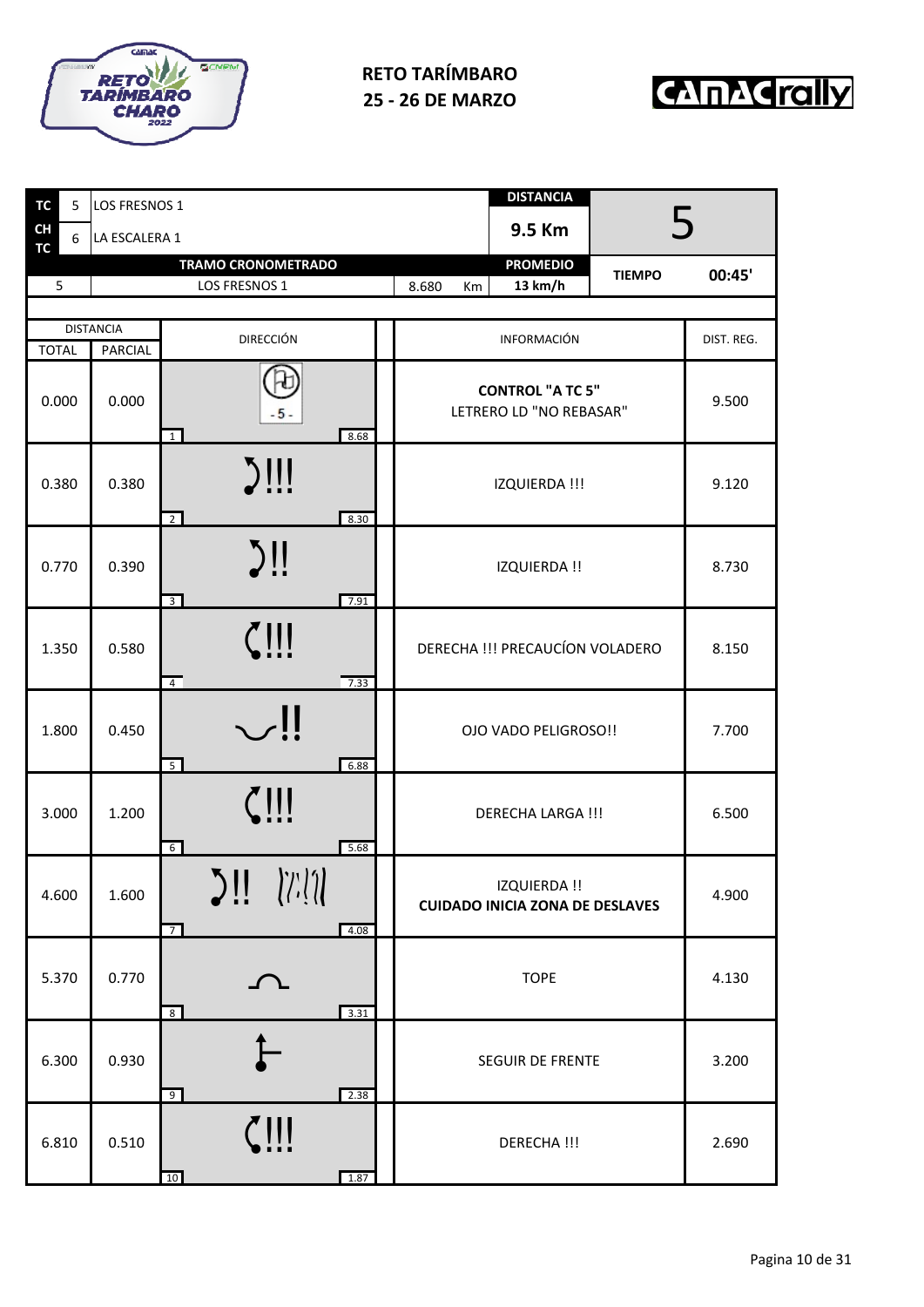



| <b>TC</b>       | 5 | LOS FRESNOS 1    |                           | <b>DISTANCIA</b>                                |            |
|-----------------|---|------------------|---------------------------|-------------------------------------------------|------------|
| <b>CH</b><br>TC | 6 | LA ESCALERA 1    |                           | 9.5 Km                                          |            |
| 5               |   |                  | <b>TRAMO CRONOMETRADO</b> | <b>PROMEDIO</b><br><b>TIEMPO</b>                | 00:45'     |
|                 |   |                  | LOS FRESNOS 1             | 13 km/h<br>8.680<br>Km                          |            |
|                 |   | <b>DISTANCIA</b> |                           |                                                 |            |
| <b>TOTAL</b>    |   | <b>PARCIAL</b>   | <b>DIRECCIÓN</b>          | INFORMACIÓN                                     | DIST. REG. |
| 7.540           |   | 0.730            | 1.14<br>11                | DERECHA !!                                      | 1.960      |
| 8.280           |   | 0.740            | $\zeta$ !!!<br>0.40<br>12 | <b>DERECHA!!!</b>                               | 1.220      |
| 8.680           |   | 0.400            | -5-<br>0.00<br>13         | <b>CONTROL "B"</b><br>LETRERO "LA ESCALERA" LD  | 0.820      |
| 8.780           |   | 0.100            | 14                        | <b>TOPE</b>                                     | 0.720      |
| 8.920           |   | 0.140            | $-5-$<br>15               | <b>CONTROL "C"</b><br>TOPE KM 11M LD            | 0.580      |
| 9.130           |   | 0.210            | 16                        | VUELTA EN "U" EN INICIO DE TERRACERÍA           | 0.370      |
| 9.380           |   | 0.250            | (一<br>- 6 -<br>17         | <b>CONTROL "CH - TC 6"</b><br>TOPE KM 11 LD INV | 0.120      |
| 9.500           |   | 0.120            | - 6 -<br>18               | <b>CONTROL "A TC 6"</b><br>ÁRBOL TRAS TOPE      | 0.000      |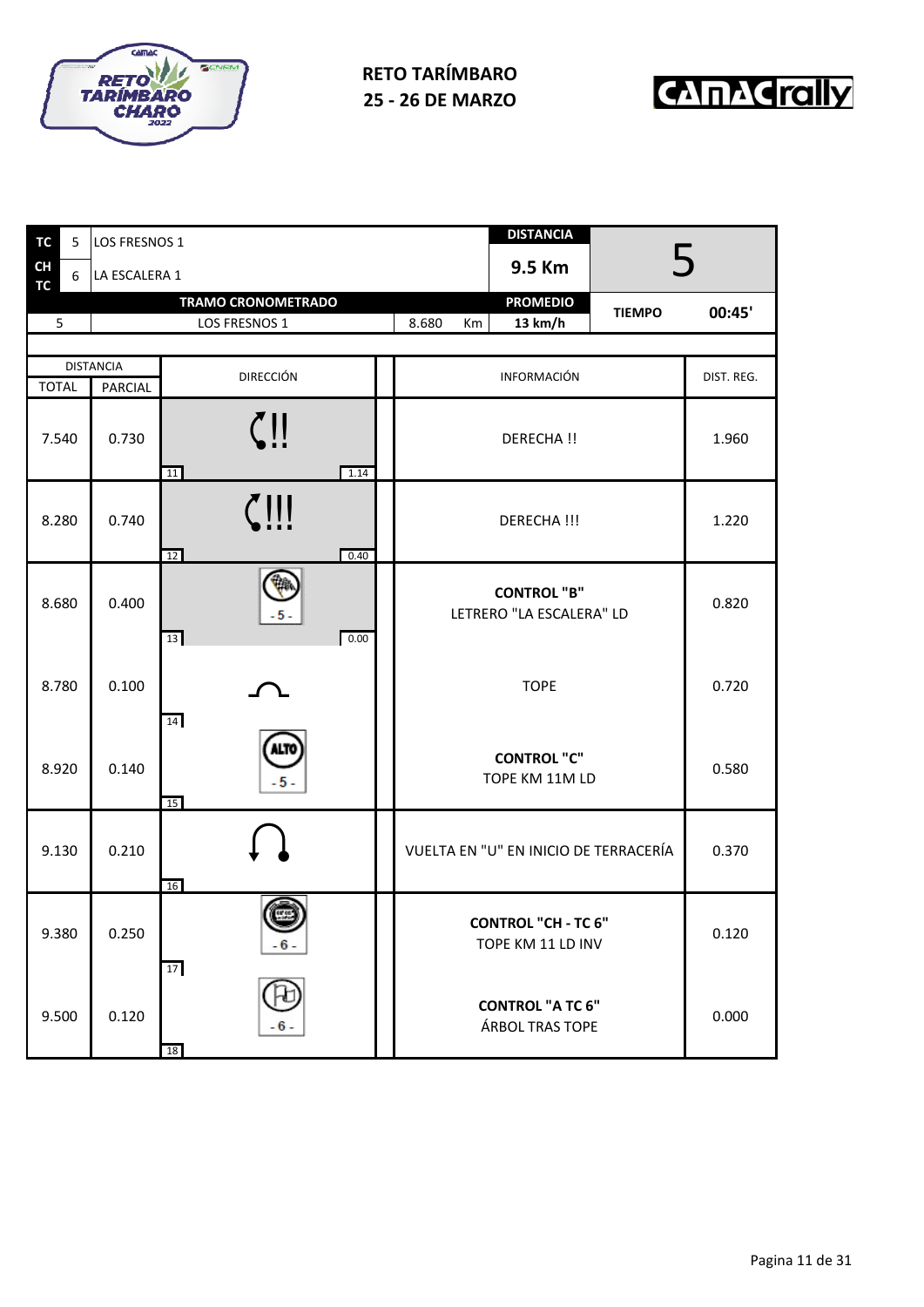



| <b>TC</b><br>6  | LA ESCALERA 1    |                                              | <b>DISTANCIA</b>                            |            |
|-----------------|------------------|----------------------------------------------|---------------------------------------------|------------|
| <b>CH</b><br>6A | SERVICIO FRESNOS |                                              | 6<br>9.25 Km                                |            |
|                 |                  | <b>TRAMO CRONOMETRADO</b>                    | <b>PROMEDIO</b><br><b>TIEMPO</b>            | 00:15'     |
| 6               |                  | LA ESCALERA 1                                | 39 km/h<br>8.600<br>Km                      |            |
|                 | <b>DISTANCIA</b> |                                              |                                             |            |
| <b>TOTAL</b>    | <b>PARCIAL</b>   | <b>DIRECCIÓN</b>                             | INFORMACIÓN                                 | DIST. REG. |
| 0.000           | 0.000            | $-6-$<br>8.60<br>$\overline{1}$              | <b>CONTROL "A TC 6"</b><br>ÁRBOL TRAS TOPE  | 9.250      |
| 0.450           | 0.450            | $\sum$<br>8.15<br>$\overline{2}$             | <b>IZQUIERDA!!</b>                          | 8.800      |
| 1.200           | 0.750            | $\sum$<br>$\overline{3}$<br>7.40             | <b>IZQUIERDA!!</b>                          | 8.050      |
| 1.950           | 0.750            | $\sum$<br>$\overline{4}$<br>6.65             | IZQUIERDA !!                                | 7.300      |
| 2.200           | 0.250            | 5 <sup>5</sup><br>6.40                       | <b>DERECHA!</b>                             | 7.050      |
| 2.480           | 0.280            | 6.12<br>$6 \overline{6}$                     | <b>ENTRONQUE</b><br><b>SEGUIR DE FRENTE</b> | 6.770      |
| 3.400           | 0.920            | $\curvearrowright$<br>5.20<br>$\overline{7}$ | <b>TOPE</b>                                 | 5.850      |
| 5.760           | 2.360            | $\sum$<br>2.84<br>8 <sup>°</sup>             | IZQUIERDA LARGA !!                          | 3.490      |
| 6.920           | 1.160            | $\smash\smile$<br>1.68<br>9                  | VADO                                        | 2.330      |
| 7.400           | 0.480            | $\sum$<br>1.20<br>10                         | IZQUIERDA !!                                | 1.850      |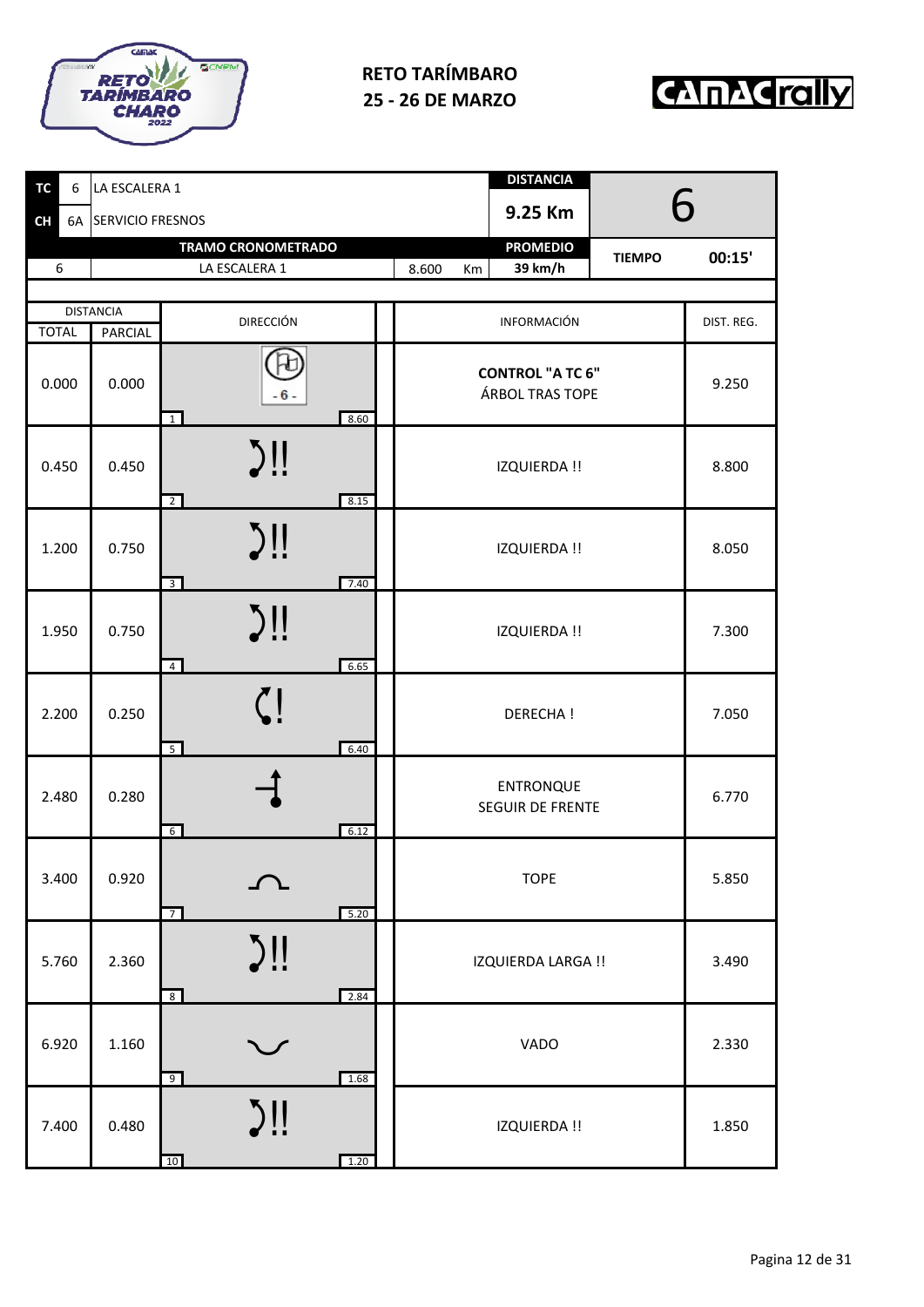



| <b>TC</b><br>6 | LA ESCALERA 1       |                           |  |                                                                                                               | <b>DISTANCIA</b>   |               |            |  |
|----------------|---------------------|---------------------------|--|---------------------------------------------------------------------------------------------------------------|--------------------|---------------|------------|--|
| <b>CH</b>      | 6A SERVICIO FRESNOS | 9.25 Km                   |  |                                                                                                               |                    |               | <b>Ƙ</b>   |  |
|                |                     | <b>TRAMO CRONOMETRADO</b> |  |                                                                                                               | <b>PROMEDIO</b>    | <b>TIEMPO</b> | 00:15'     |  |
| 6              |                     | LA ESCALERA 1             |  | 8.600<br>Кm                                                                                                   | 39 km/h            |               |            |  |
|                | <b>DISTANCIA</b>    | <b>DIRECCIÓN</b>          |  |                                                                                                               | <b>INFORMACIÓN</b> |               | DIST. REG. |  |
| <b>TOTAL</b>   | PARCIAL             |                           |  |                                                                                                               |                    |               |            |  |
| 7.960          | 0.560               | $\sim$<br>0.64<br>11      |  | LOMO<br>DERECHA !!!                                                                                           |                    |               | 1.290      |  |
| 8.370          | 0.410               | $\zeta$ !!!<br>0.23<br>12 |  |                                                                                                               | DERECHA !!!        |               | 0.880      |  |
| 8.600          | 0.230               | - 6 -<br>13<br>0.00       |  | <b>CONTROL "B"</b><br>ÁRBOL GRANDE LI                                                                         |                    |               | 0.650      |  |
| 8.850          | 0.250               | <b>ALTO</b><br>14         |  | <b>CONTROL "C"</b><br><b>TOPE</b>                                                                             |                    |               | 0.400      |  |
| 8.950          | 0.100               | 15                        |  | <b>TOPE</b><br>SEGUIR DE FRENTE                                                                               |                    |               | 0.300      |  |
| 9.000          | 0.050               | 16                        |  | RESTAURANTE                                                                                                   |                    |               | 0.250      |  |
| 9.250          | 0.300               | 6A<br>17                  |  | <b>CONTROL "CH 6A"</b><br>ENTRADA A SERVICIO POR REJA LD CON<br>CASITAS DE MADERA ANTES DE<br>ESTRUCTURA ALTA |                    |               | 0.000      |  |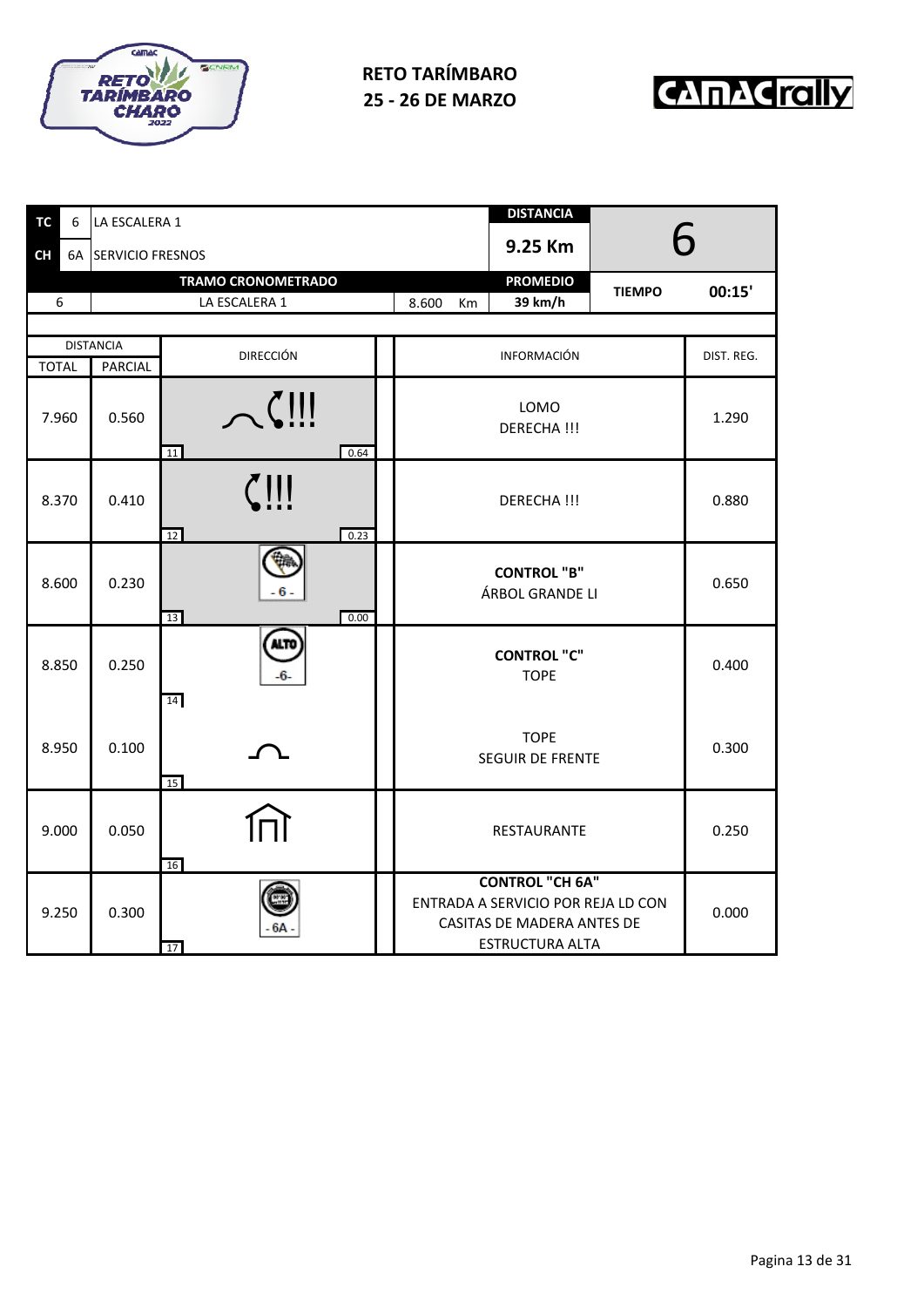



| ТC               | 6A |                                   | <b>SERVICIO FRESNOS</b>    |                           |                                              | <b>DISTANCIA</b> |  |  |  |
|------------------|----|-----------------------------------|----------------------------|---------------------------|----------------------------------------------|------------------|--|--|--|
| <b>CH</b>        | 6B | ENTRADA A RECLASIFICACIÓN FRESNOS |                            |                           | 0.000                                        |                  |  |  |  |
|                  |    | <b>TRAMO CRONOMETRADO</b>         |                            | <b>PROMEDIO</b><br>0 km/h | <b>TIEMPO</b>                                | 00:45'           |  |  |  |
|                  |    |                                   |                            |                           |                                              |                  |  |  |  |
| <b>DISTANCIA</b> |    |                                   | <b>DIRECCIÓN</b>           |                           | <b>INFORMACIÓN</b>                           | DIST. REG.       |  |  |  |
| <b>TOTAL</b>     |    | <b>PARCIAL</b>                    |                            |                           |                                              |                  |  |  |  |
| 0.000            |    | 0.000                             | $-6A -$<br>18 <sup>1</sup> |                           | <b>CONTROL "CH 6A"</b><br>ENTRADA A SERVICIO | 0.000            |  |  |  |

# SERVICIO - SE PERMITE ABASTECER COMBUSTIBLE

| 0.000 | 0.000 | -6B-<br>19 |  | <b>CONTROL "CH 6B"</b><br>SALIDA DE SERVICIO, ENTRADA A<br>RECLASIFICACIÓN | 0.000 |
|-------|-------|------------|--|----------------------------------------------------------------------------|-------|
|-------|-------|------------|--|----------------------------------------------------------------------------|-------|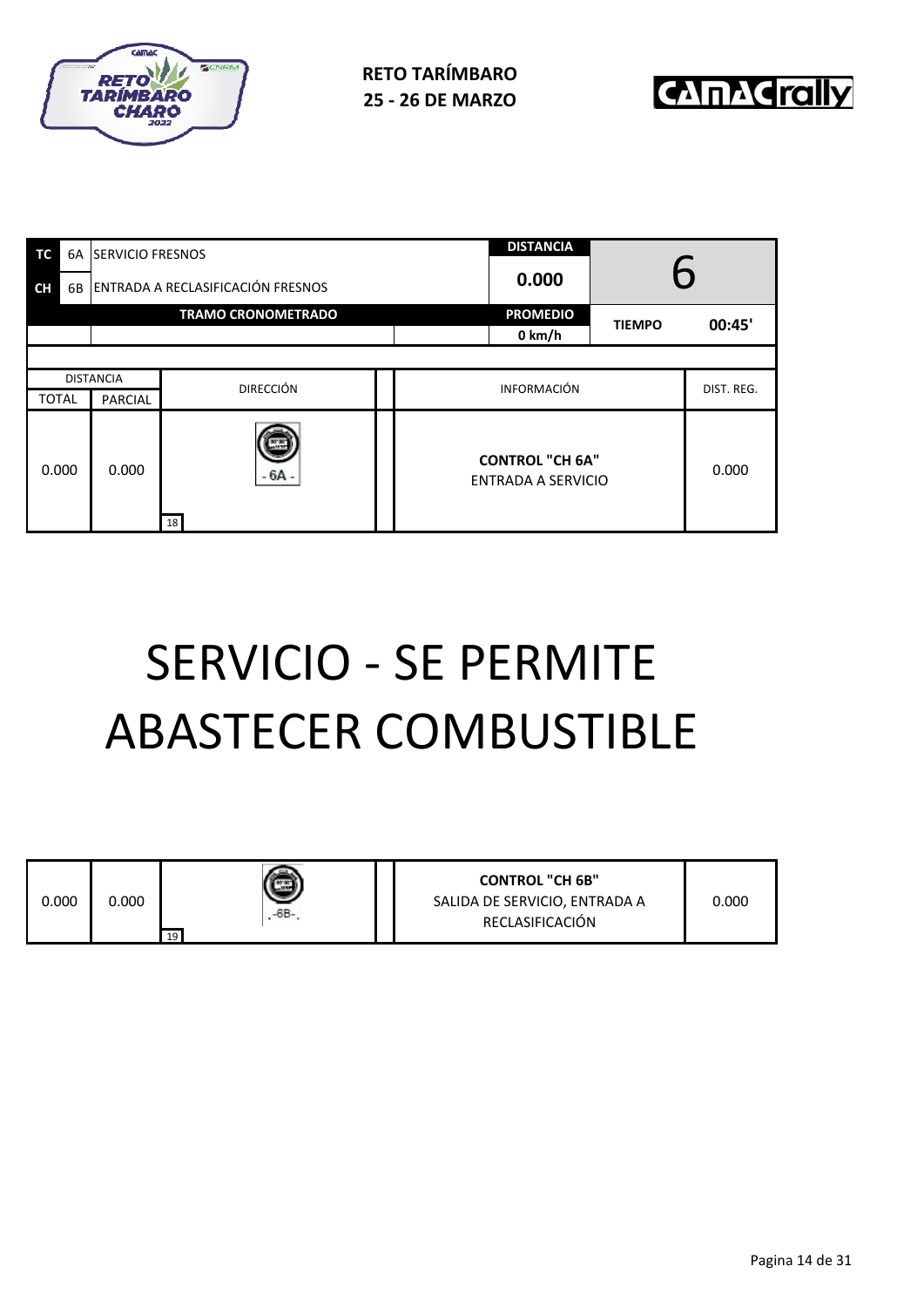



| TC           | 6B |                           | ENTRADA A RECLASIFICACIÓN FRESNOS | <b>DISTANCIA</b>                                    |                 | 6             |            |  |  |
|--------------|----|---------------------------|-----------------------------------|-----------------------------------------------------|-----------------|---------------|------------|--|--|
| <b>CH</b>    | 6C | SALIDA RECLASIFICACIÓN    |                                   | 0.000                                               |                 |               |            |  |  |
|              |    | <b>TRAMO CRONOMETRADO</b> |                                   |                                                     | <b>PROMEDIO</b> | <b>TIEMPO</b> | 00:20'     |  |  |
|              |    |                           |                                   |                                                     | 0 km/h          |               |            |  |  |
|              |    |                           |                                   |                                                     |                 |               |            |  |  |
|              |    | <b>DISTANCIA</b>          | <b>DIRECCIÓN</b>                  | <b>INFORMACIÓN</b>                                  |                 |               | DIST. REG. |  |  |
| <b>TOTAL</b> |    | <b>PARCIAL</b>            |                                   |                                                     |                 |               |            |  |  |
| 0.000        |    | 0.000                     | $-6B-$<br>20                      | <b>CONTROL "CH 6B"</b><br>ENTRADA A RECLASIFICACIÓN |                 | 0.000         |            |  |  |

# ATENCIÓN: TODOS LOS COMPETIDORES DEBERÁN DE CAMBIAR CON EL OFICIAL LA TARJETA DE LA SECCIÓN 1 POR LA DE LA SECCIÓN 2 CON SU NUEVA HORA DE SALIDA DE LA RECLASIFICACIÓN.

| 0.000 | 0.000 | $-6C-$<br>21 |  | <b>CONTROL "CH 6C"</b><br>SALIDA RECLASIFICACIÓN | 0.000 |
|-------|-------|--------------|--|--------------------------------------------------|-------|
|-------|-------|--------------|--|--------------------------------------------------|-------|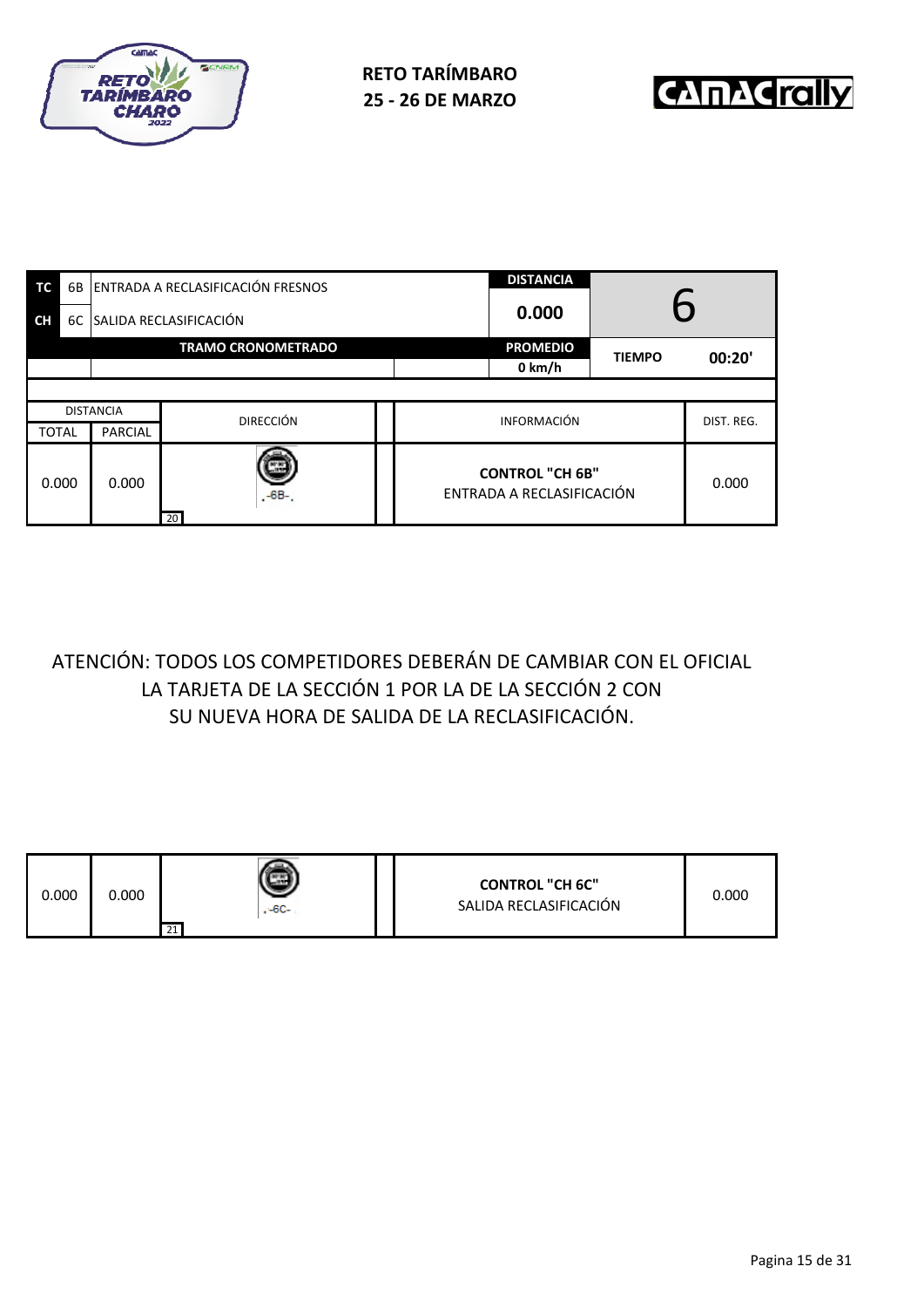



| <b>CH</b>              |                |                  | 6C SALIDA RECLASIFICACIÓN | <b>DISTANCIA</b>                                 |               |            |  |
|------------------------|----------------|------------------|---------------------------|--------------------------------------------------|---------------|------------|--|
| <b>CH</b><br><b>TC</b> | $\overline{7}$ | <b>FRESNOS 2</b> |                           | 0.45 Km                                          | 6             |            |  |
|                        |                |                  | <b>TRAMO CRONOMETRADO</b> | <b>PROMEDIO</b><br>11 km/h                       | <b>TIEMPO</b> | 00:06'     |  |
|                        |                |                  |                           |                                                  |               |            |  |
|                        |                | <b>DISTANCIA</b> | <b>DIRECCIÓN</b>          | INFORMACIÓN                                      |               | DIST. REG. |  |
| <b>TOTAL</b>           |                | <b>PARCIAL</b>   |                           |                                                  |               |            |  |
|                        | 0.000          | 0.000            | $-6C-$<br>$\overline{1}$  | <b>CONTROL "CH 6C"</b><br>SALIDA RECLASIFICACIÓN | 0.450         |            |  |
| 0.300                  |                | 0.300            | $\overline{2}$            | <b>TOPE</b>                                      |               | 0.150      |  |
| 0.400                  |                | 0.100            | $\overline{3}$            | <b>CONTROL "CH - TC 7"</b><br><b>TOPE</b>        |               | 0.050      |  |
| 0.450                  |                | 0.050            | $-7-$<br>$\overline{4}$   | <b>CONTROL "A TC 7"</b><br>LETRERO NO REBASAR LD |               | 0.000      |  |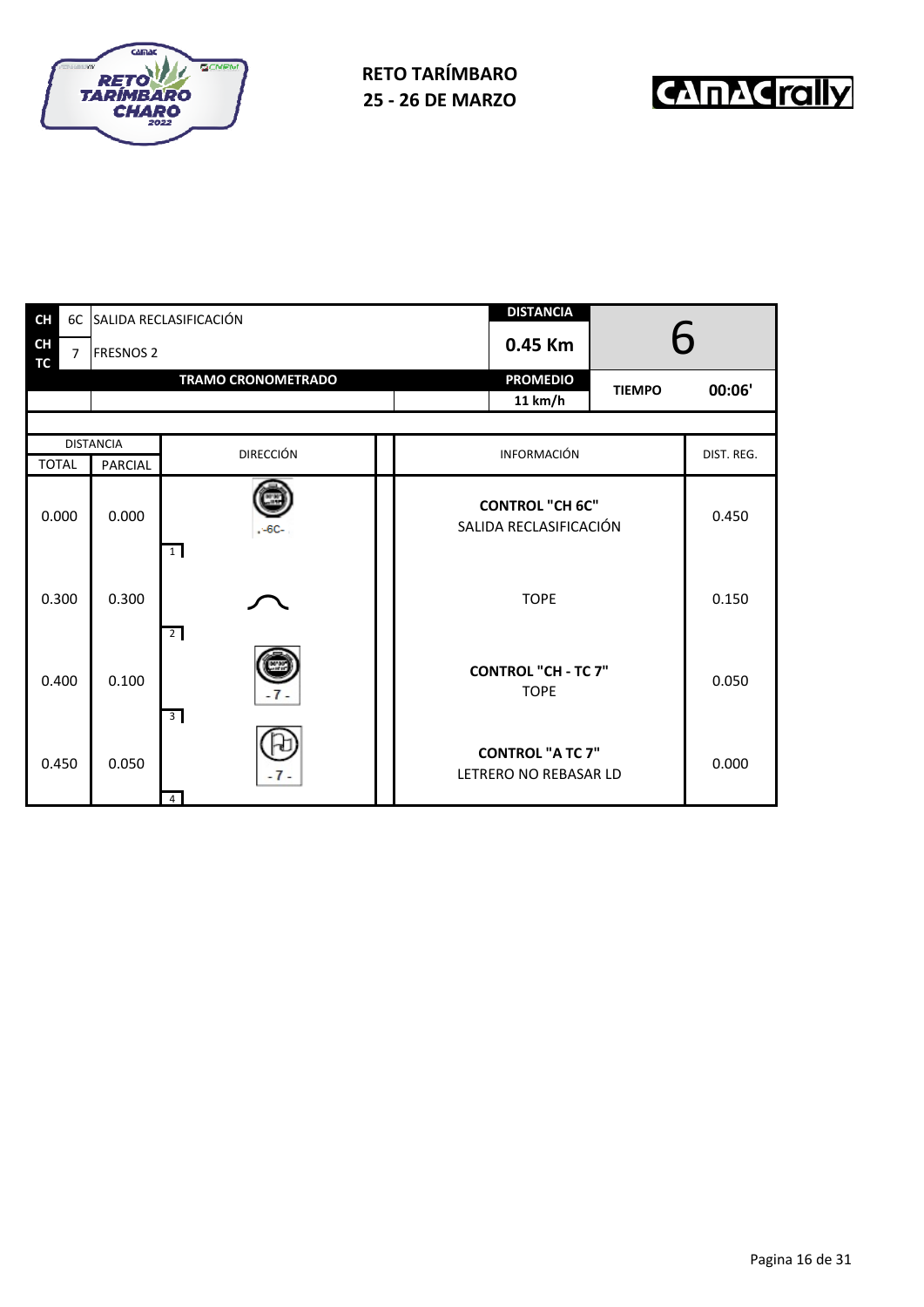



| <b>TC</b><br>$\overline{7}$ | <b>FRESNOS 2</b> |                                                        |                                 | <b>DISTANCIA</b>                                       |               |            |
|-----------------------------|------------------|--------------------------------------------------------|---------------------------------|--------------------------------------------------------|---------------|------------|
| CH<br>8<br><b>TC</b>        | LA ESCALERA 2    |                                                        |                                 | 9.5 Km                                                 |               |            |
| $\overline{7}$              |                  | <b>TRAMO CRONOMETRADO</b><br><b>FRESNOS 2</b>          | 8.680<br>Km                     | <b>PROMEDIO</b><br>13 km/h                             | <b>TIEMPO</b> | 00:45'     |
|                             |                  |                                                        |                                 |                                                        |               |            |
|                             | <b>DISTANCIA</b> |                                                        |                                 |                                                        |               |            |
| <b>TOTAL</b>                | <b>PARCIAL</b>   | <b>DIRECCIÓN</b>                                       |                                 | INFORMACIÓN                                            |               | DIST. REG. |
| 0.000                       | 0.000            | $-7-$<br>8.68<br>$\overline{1}$                        |                                 | <b>CONTROL "A TC 7"</b><br>LETRERO LD "NO REBASAR"     |               | 9.500      |
| 0.380                       | 0.380            | $\sum$<br>8.30<br>$\overline{2}$                       | IZQUIERDA !!!                   |                                                        | 9.120         |            |
| 0.770                       | 0.390            | $\sum$<br>$\overline{3}$<br>7.91                       | <b>IZQUIERDA!!</b>              |                                                        | 8.730         |            |
| 1.350                       | 0.580            | $\zeta$ !!!<br>$\overline{4}$<br>7.33                  | DERECHA !!! PRECAUCÍON VOLADERO |                                                        | 8.150         |            |
| 1.800                       | 0.450            | $\mathop{\cup}$ !!<br>5<br>6.88                        | OJO VADO PELIGROSO!!            |                                                        | 7.700         |            |
| 3.000                       | 1.200            | $\zeta$<br>$6^{\circ}$<br>5.68                         |                                 | <b>DERECHA LARGA !!!</b>                               |               | 6.500      |
| 4.600                       | 1.600            | $\sum$ $\prod$ $\sum$ $\sum$<br>$\overline{7}$<br>4.08 |                                 | IZQUIERDA !!<br><b>CUIDADO INICIA ZONA DE DESLAVES</b> |               | 4.900      |
| 5.370                       | 0.770            | へ<br>3.31<br>8 <sup>8</sup>                            |                                 | <b>TOPE</b>                                            |               | 4.130      |
| 6.300                       | 0.930            | 2.38<br>9                                              |                                 | SEGUIR DE FRENTE                                       |               | 3.200      |
| 6.810                       | 0.510            | $\zeta$ !!!<br>10<br>1.87                              |                                 | DERECHA !!!                                            |               | 2.690      |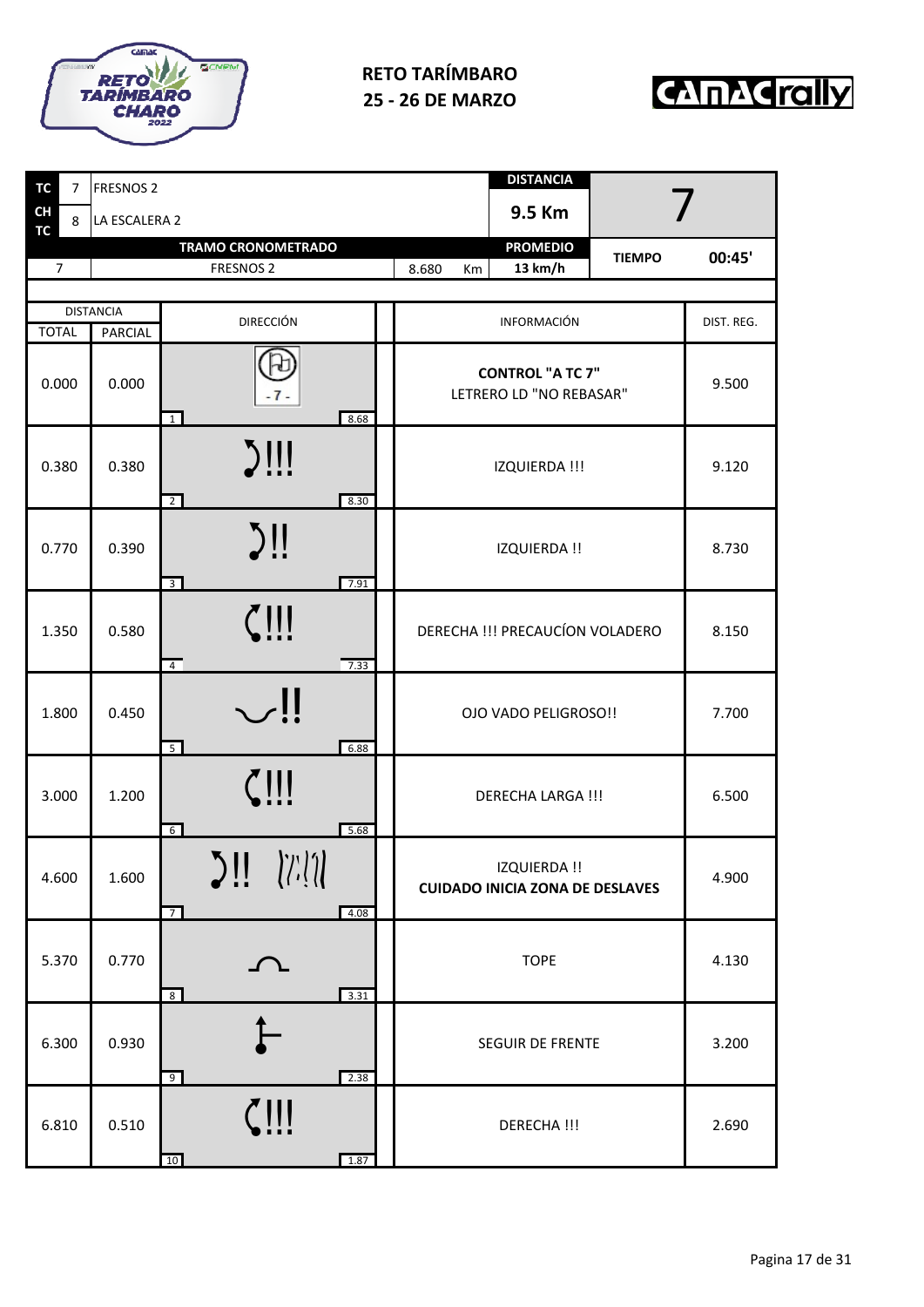



| <b>TC</b>              | 7 | <b>FRESNOS 2</b> |                               | <b>DISTANCIA</b>                                |            |
|------------------------|---|------------------|-------------------------------|-------------------------------------------------|------------|
| <b>CH</b><br><b>TC</b> | 8 | LA ESCALERA 2    |                               | 9.5 Km                                          |            |
|                        |   |                  | <b>TRAMO CRONOMETRADO</b>     | <b>PROMEDIO</b><br><b>TIEMPO</b>                | 00:45'     |
| $\overline{7}$         |   |                  | <b>FRESNOS 2</b>              | 13 km/h<br>8.680<br>Km                          |            |
|                        |   | <b>DISTANCIA</b> |                               |                                                 |            |
| <b>TOTAL</b>           |   | PARCIAL          | <b>DIRECCIÓN</b>              | INFORMACIÓN                                     | DIST. REG. |
| 7.540                  |   | 0.730            | $\mathbf{\psi}$<br>11<br>1.14 | DERECHA !!                                      | 1.960      |
| 8.280                  |   | 0.740            | <u>7      </u><br>0.40<br>12  | DERECHA !!!                                     | 1.220      |
| 8.680                  |   | 0.400            | . 7 .<br>0.00<br>13           | <b>CONTROL "B"</b><br>LETRERO "LA ESCALERA" LD  | 0.820      |
| 8.780                  |   | 0.100            | 14                            | <b>TOPE</b>                                     | 0.720      |
| 8.920                  |   | 0.140            | 15                            | <b>CONTROL "C"</b><br>TOPE KM 11M LD            | 0.580      |
| 9.130                  |   | 0.210            | 16                            | VUELTA EN "U" EN INICIO DE TERRACERÍA           | 0.370      |
| 9.380                  |   | 0.250            | 8 <sup>5</sup><br>17          | <b>CONTROL "CH - TC 8"</b><br>TOPE KM 11 LD INV | 0.120      |
| 9.500                  |   | 0.120            | - 8 -<br>18                   | <b>CONTROL "A TC 8"</b><br>ÁRBOL TRAS TOPE      | 0.000      |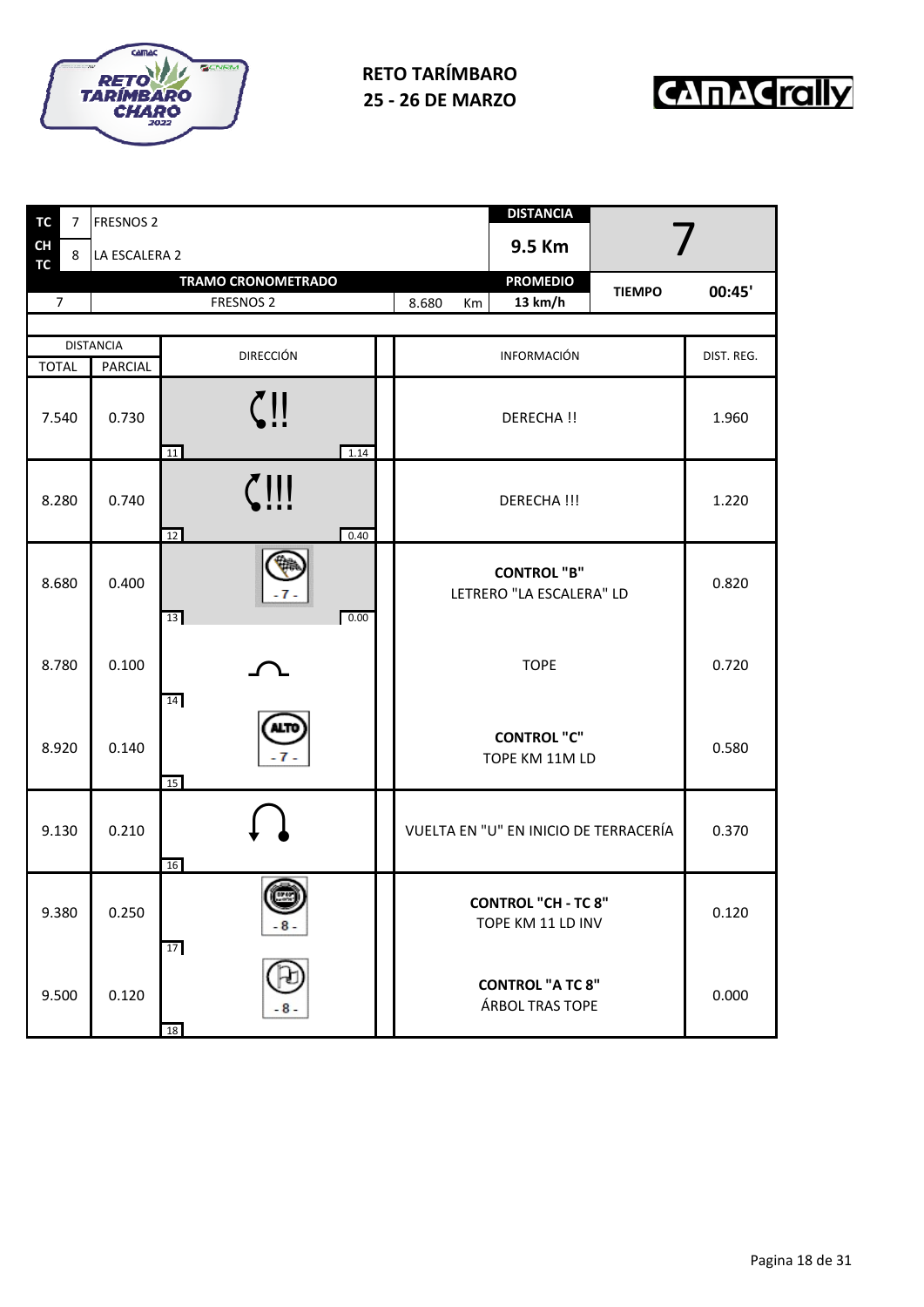



| <b>TC</b><br>8 | LA ESCALERA 2    |                                              | <b>DISTANCIA</b>                            |            |
|----------------|------------------|----------------------------------------------|---------------------------------------------|------------|
| <b>CH</b><br>9 | LA HERRADURA 1   |                                              | 54.73 Km                                    | 8          |
|                |                  | <b>TRAMO CRONOMETRADO</b>                    | <b>PROMEDIO</b><br><b>TIEMPO</b>            | 01:30'     |
| 8              |                  | LA ESCALERA 2                                | 36 km/h<br>8.600<br>Km                      |            |
|                | <b>DISTANCIA</b> | <b>DIRECCIÓN</b>                             | INFORMACIÓN                                 | DIST. REG. |
| <b>TOTAL</b>   | <b>PARCIAL</b>   |                                              |                                             |            |
| 0.000          | 0.000            | $-8-$<br>8.60<br>$\overline{1}$              | <b>CONTROL "A TC 8"</b><br>ÁRBOL TRAS TOPE  | 54.730     |
| 0.450          | 0.450            | $\sum$<br>8.15<br>$\overline{2}$             | <b>IZQUIERDA!!</b>                          | 54.280     |
| 1.200          | 0.750            | $\sum$<br>$\overline{3}$<br>7.40             | <b>IZQUIERDA!!</b>                          | 53.530     |
| 1.950          | 0.750            | $\sum$<br>$\overline{4}$<br>6.65             | <b>IZQUIERDA!!</b>                          | 52.780     |
| 2.200          | 0.250            | 5 <sup>5</sup><br>6.40                       | <b>DERECHA!</b>                             | 52.530     |
| 2.480          | 0.280            | $6\overline{6}$<br>6.12                      | <b>ENTRONQUE</b><br><b>SEGUIR DE FRENTE</b> | 52.250     |
| 3.400          | 0.920            | $\curvearrowright$<br>5.20<br>$\overline{7}$ | <b>TOPE</b>                                 | 51.330     |
| 5.760          | 2.360            | $\sum$<br>2.84<br>$8\overline{8}$            | IZQUIERDA LARGA !!                          | 48.970     |
| 6.920          | 1.160            | $\smash\smile$<br>1.68<br>9                  | VADO                                        | 47.810     |
| 7.400          | 0.480            | $\sum$<br>1.20<br>10                         | IZQUIERDA !!                                | 47.330     |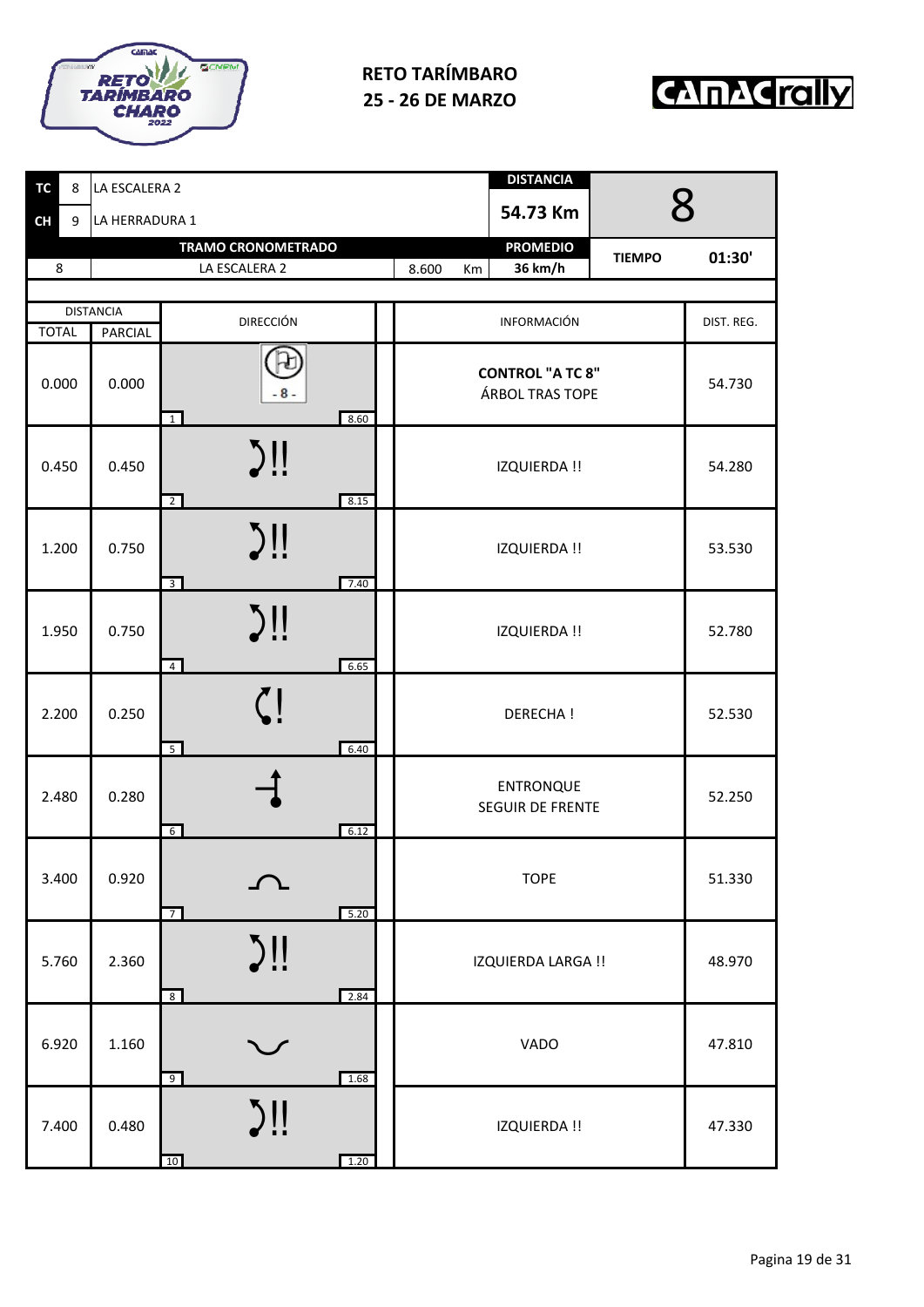



| <b>TC</b><br>8 | LA ESCALERA 2    |                           | <b>DISTANCIA</b>                                                                     |  |
|----------------|------------------|---------------------------|--------------------------------------------------------------------------------------|--|
| <b>CH</b><br>9 | LA HERRADURA 1   |                           | $\mathsf R$<br>54.73 Km                                                              |  |
|                |                  | <b>TRAMO CRONOMETRADO</b> | <b>PROMEDIO</b><br><b>TIEMPO</b><br>01:30'                                           |  |
| 8              |                  | LA ESCALERA 2             | 8.600<br>36 km/h<br>Km                                                               |  |
|                | <b>DISTANCIA</b> |                           |                                                                                      |  |
| <b>TOTAL</b>   | PARCIAL          | <b>DIRECCIÓN</b>          | INFORMACIÓN<br>DIST. REG.                                                            |  |
| 7.960          | 0.560            | $\sim$<br>11<br>0.64      | LOMO<br>46.770<br>DERECHA !!!                                                        |  |
| 8.370          | 0.410            | $\zeta$ !!!<br>12<br>0.23 | <b>DERECHA!!!</b><br>46.360                                                          |  |
| 8.600          | 0.230            | 13<br>0.00                | <b>CONTROL "B"</b><br>46.130<br>ÁRBOL GRANDE LI                                      |  |
| 8.850          | 0.250            | <b>ALTO</b><br>8.<br>14   | <b>CONTROL "C"</b><br>45.880<br><b>TOPE</b>                                          |  |
| 8.980          | 0.130            | 15                        | <b>TOPE</b><br>45.750                                                                |  |
| 9.470          | 0.490            | 16                        | LETRERO "LOS FRESNOS"<br>INICIA POBLADO, SEGUIR CAMINO<br>45.260<br><b>PRINCIPAL</b> |  |
| 10.850         | 1.380            | 17                        | TOMAR A LA IZQUIERDA<br>43.880<br>CARRETERA "MIL CUMBRES - MORELIA"                  |  |
| 11.900         | 1.050            | 18                        | LETRERO "PONTEZUELAS"<br>42.830                                                      |  |
| 12.680         | 0.780            | 19                        | LETRERO "PINO REAL"<br>42.050<br>SEGUIR DE FRENTE                                    |  |
| 13.980         | 1.300            | 20                        | 40.750<br><b>TOPE</b>                                                                |  |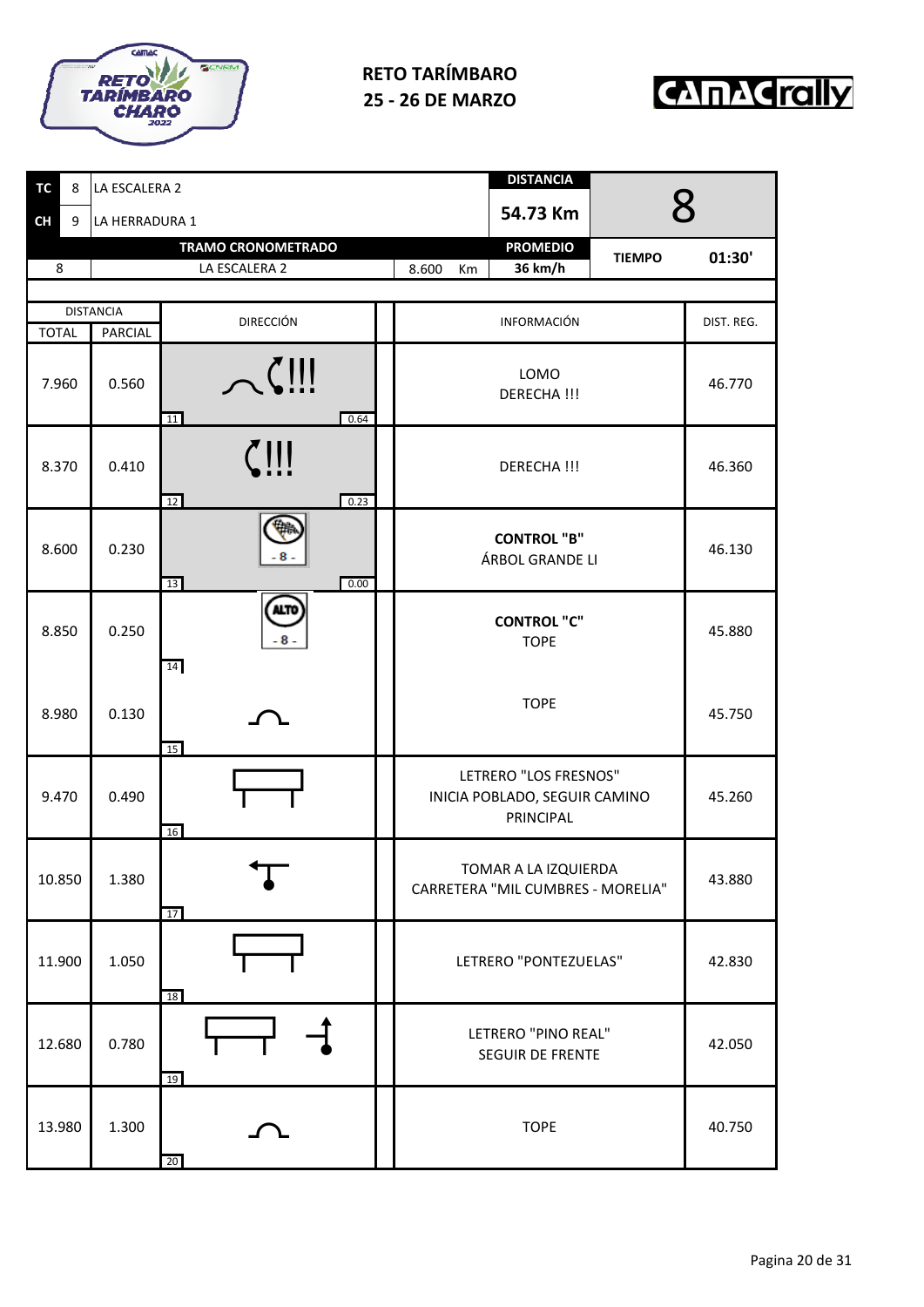



| <b>TC</b><br>8 | LA ESCALERA 2    |                           |                                             | <b>DISTANCIA</b>               |                    |            |
|----------------|------------------|---------------------------|---------------------------------------------|--------------------------------|--------------------|------------|
| CH<br>9<br>TC  | LA HERRADURA 1   |                           |                                             | 54.73 Km                       | $\mathsf{R}% _{T}$ |            |
|                |                  | <b>TRAMO CRONOMETRADO</b> |                                             | <b>PROMEDIO</b>                | <b>TIEMPO</b>      | 01:30'     |
| 8              |                  | LA ESCALERA 2             | 8.600<br>Km                                 | 36 km/h                        |                    |            |
|                | <b>DISTANCIA</b> |                           |                                             |                                |                    |            |
| <b>TOTAL</b>   | <b>PARCIAL</b>   | <b>DIRECCIÓN</b>          |                                             | INFORMACIÓN                    |                    | DIST. REG. |
| 14.210         | 0.230            | 21                        |                                             | <b>TOPE</b><br>MOJONERA KM 221 |                    | 40.520     |
| 14.550         | 0.340            | 22                        | <b>SEGUIR DE FRENTE</b>                     |                                | 40.180             |            |
| 19.410         | 4.860            | 23                        | <b>ENTRONQUE</b><br><b>SEGUIR DE FRENTE</b> |                                | 35.320             |            |
| 20.840         | 1.430            | 24                        | TOPES (2)                                   |                                | 33.890             |            |
| 22.160         | 1.320            | 25                        |                                             | <b>TOPE</b>                    |                    | 32.570     |
| 23.000         | 0.840            | 26                        |                                             | TOPES (2)                      |                    | 31.730     |
| 23.510         | 0.510            | 工<br>27                   |                                             | KM 23 AMBOS LADOS              |                    | 31.220     |
| 26.370         | 2.860            | 兄<br>28                   | KM 233 LD                                   |                                | 28.360             |            |
| 28.230         | 1.860            | て<br>29                   |                                             | <b>TOPE</b>                    |                    | 26.500     |
| 28.860         | 0.630            | 30                        |                                             | <b>TOPE</b>                    |                    | 25.870     |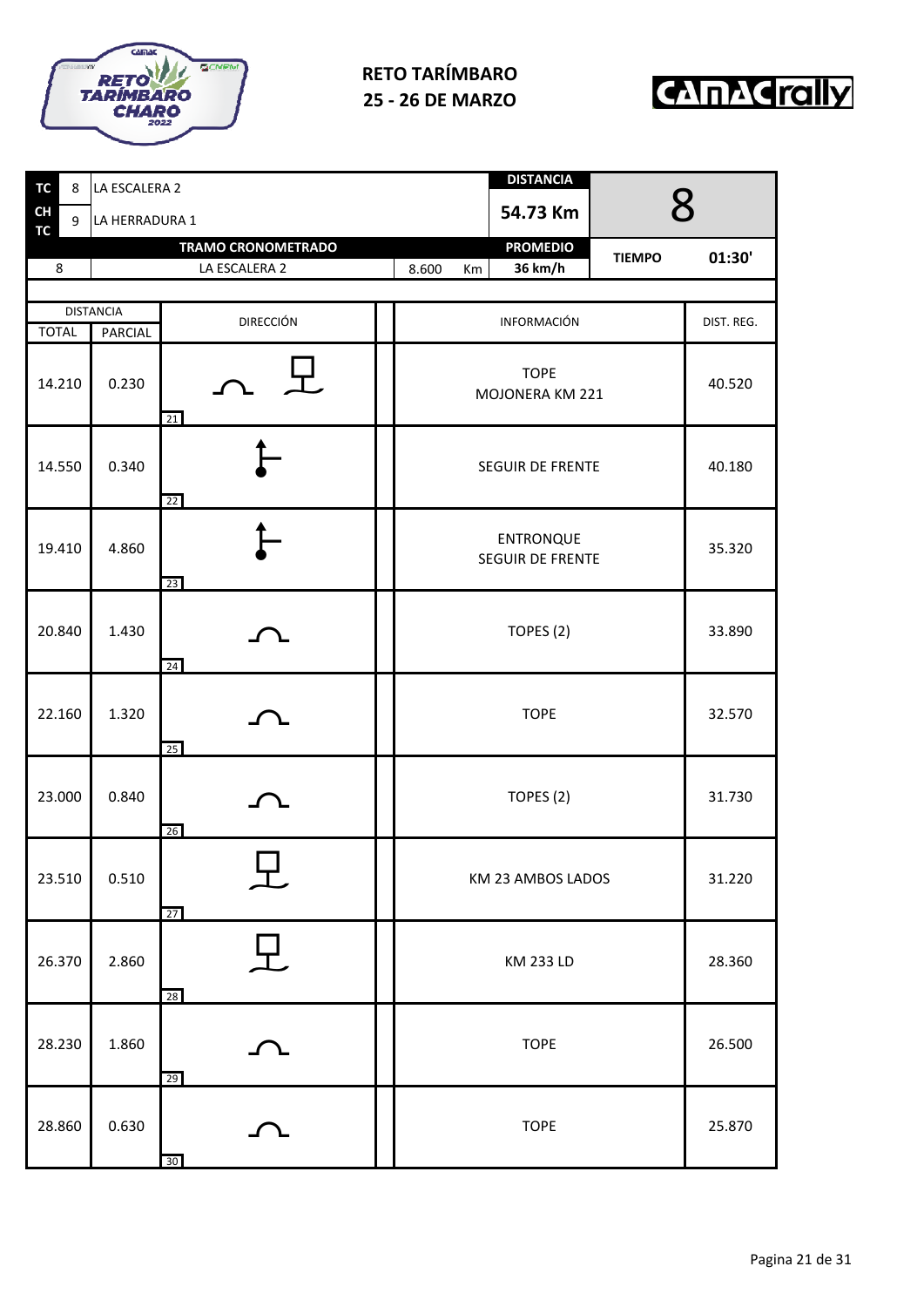



| <b>TC</b>       | 8 | LA ESCALERA 2    |                           |                                    | <b>DISTANCIA</b>                                                              |               |            |
|-----------------|---|------------------|---------------------------|------------------------------------|-------------------------------------------------------------------------------|---------------|------------|
| CH<br><b>TC</b> | 9 | LA HERRADURA 1   |                           |                                    | 54.73 Km                                                                      |               |            |
|                 |   |                  | <b>TRAMO CRONOMETRADO</b> |                                    | <b>PROMEDIO</b>                                                               | <b>TIEMPO</b> | 01:30'     |
| 8               |   |                  | LA ESCALERA 2             | 8.600<br>Km                        | 36 km/h                                                                       |               |            |
|                 |   | <b>DISTANCIA</b> |                           |                                    |                                                                               |               |            |
| <b>TOTAL</b>    |   | <b>PARCIAL</b>   | <b>DIRECCIÓN</b>          |                                    | INFORMACIÓN                                                                   |               | DIST. REG. |
| 29.300          |   | 0.440            | 31                        |                                    | TOPES (2)                                                                     |               | 25.430     |
| 29.580          |   | 0.280            | 32                        |                                    | <b>INICIA CAMELLÓN</b>                                                        |               | 25.150     |
| 31.230          |   | 1.650            | $\gamma$<br>33            | PASO A DESNIVEL                    |                                                                               | 23.500        |            |
| 31.580          |   | 0.350            | 34                        | <b>RETORNO</b><br>SEGUIR DE FRENTE |                                                                               | 23.150        |            |
| 31.810          |   | 0.230            | 35                        |                                    | <b>TOPES</b>                                                                  |               | 22.920     |
| 32.090          |   | 0.280            | 36                        |                                    | DERECHA "MÉXICO - SALAMANCA"<br>(PRECAUCIÓN, INCORPORACIÓN AL<br>LIBRAMIENTO) |               | 22.640     |
| 32.900          |   | 0.810            | <del>00</del> 6<br>37     |                                    | SEMÁFORO<br>SEGUIR DE FRENTE                                                  |               | 21.830     |
| 33.800          |   | 0.900            | ञ्ब<br>38                 |                                    | SEMÁFORO<br>SEGUIR DE FRENTE                                                  |               | 20.930     |
| 34.240          |   | 0.440            | 39                        |                                    | TOMAR CARRILES CENTRALES HACIA<br>"CUITZEO" POR DEBAJO DE TÚNEL               |               | 20.490     |
| 35.400          |   | 1.160            | 666<br>40                 |                                    | SEMÁFORO<br>SEGUIR DE FRENTE                                                  |               | 19.330     |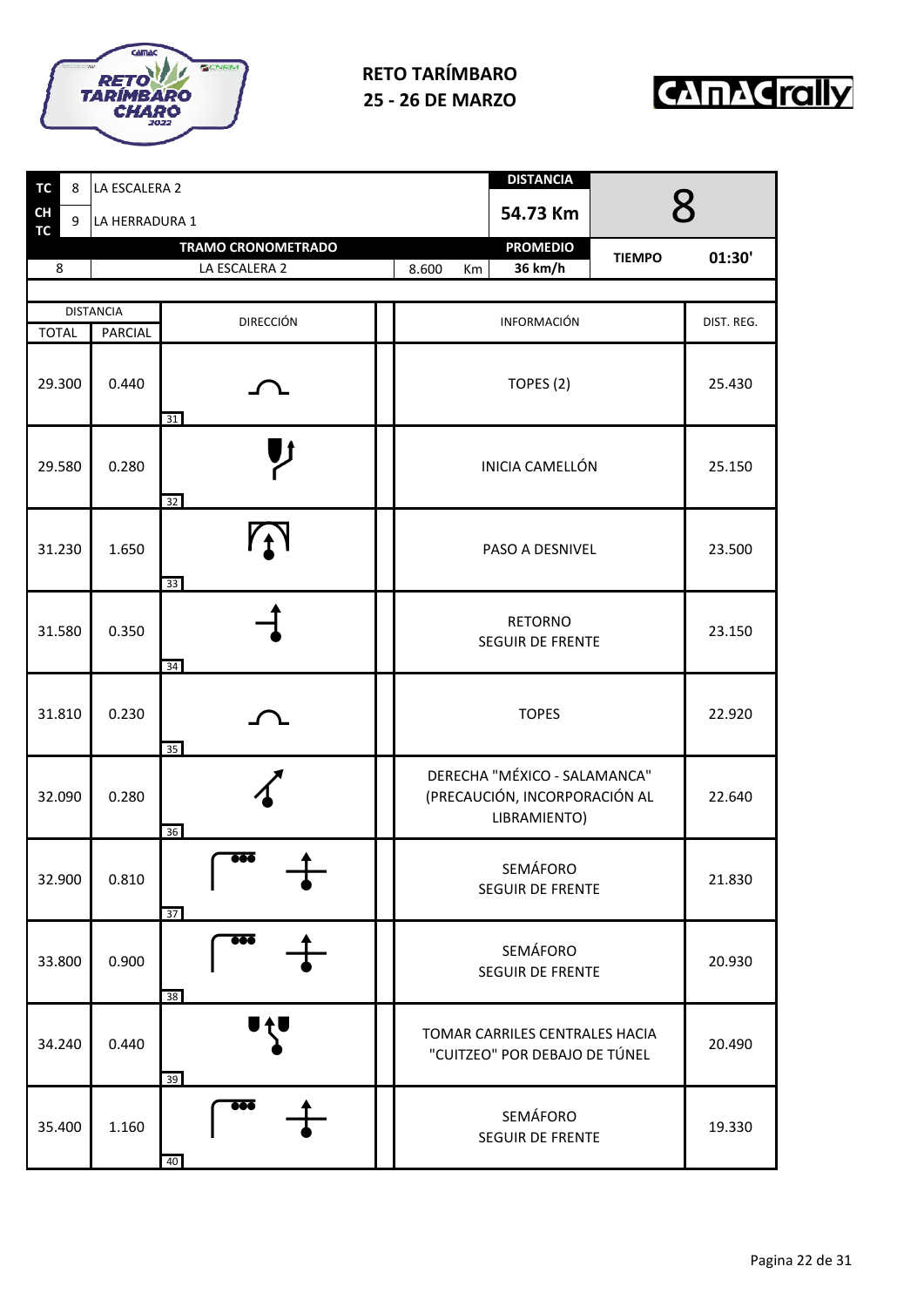



| <b>TC</b><br>8       | LA ESCALERA 2    |                           |                                                    | <b>DISTANCIA</b>                      |               |            |
|----------------------|------------------|---------------------------|----------------------------------------------------|---------------------------------------|---------------|------------|
| <b>CH</b><br>9<br>TC | LA HERRADURA 1   |                           |                                                    | 54.73 Km                              | $8\,$         |            |
|                      |                  | <b>TRAMO CRONOMETRADO</b> |                                                    | <b>PROMEDIO</b>                       | <b>TIEMPO</b> | 01:30'     |
| 8                    |                  | LA ESCALERA 2             | 8.600<br>Km                                        | 36 km/h                               |               |            |
|                      | <b>DISTANCIA</b> | <b>DIRECCIÓN</b>          |                                                    | <b>INFORMACIÓN</b>                    |               | DIST. REG. |
| <b>TOTAL</b>         | <b>PARCIAL</b>   |                           |                                                    |                                       |               |            |
| 35.540               | 0.140            | <b>PEMEX</b><br>41        |                                                    | <b>GASOLINERA</b><br>CARGA AUTORIZADA |               | 19.190     |
| 37.080               | 1.540            | 42                        | TOMAR CARRIL DERECHO A<br>"SALAMANCA - AEROPUERTO" | 17.650                                |               |            |
| 37.440               | 0.360            | ÞØē<br>43                 | DERECHA A "MÉXICO - GUADALAJARA VÍA                | 17.290                                |               |            |
| 38.780               | 1.340            | $Y_1$<br>44               | PASO POR DEBAJO DE PUENTE                          | 15.950                                |               |            |
| 40.110               | 1.330            | <b>PEMEX</b><br>45        | <b>GASOLINERA LD</b>                               | 14.620                                |               |            |
| 43.640               | 3.530            | 46                        | SEGUIR DE FRENTE                                   | 11.090                                |               |            |
| 45.900               | 2.260            | PEMEX<br>47               | <b>GASOLINERA LD</b>                               | 8.830                                 |               |            |
| 47.420               | 1.520            | 48                        | SALIDA A "TARÍMBARO" LD                            |                                       |               | 7.310      |
| 47.640               | 0.220            | 49                        |                                                    | <b>GLORIETA VUELTA COMPLETA</b>       |               | 7.090      |
| 47.840               | 0.200            | 50                        |                                                    | POR ARRIBA DEL PUENTE                 |               | 6.890      |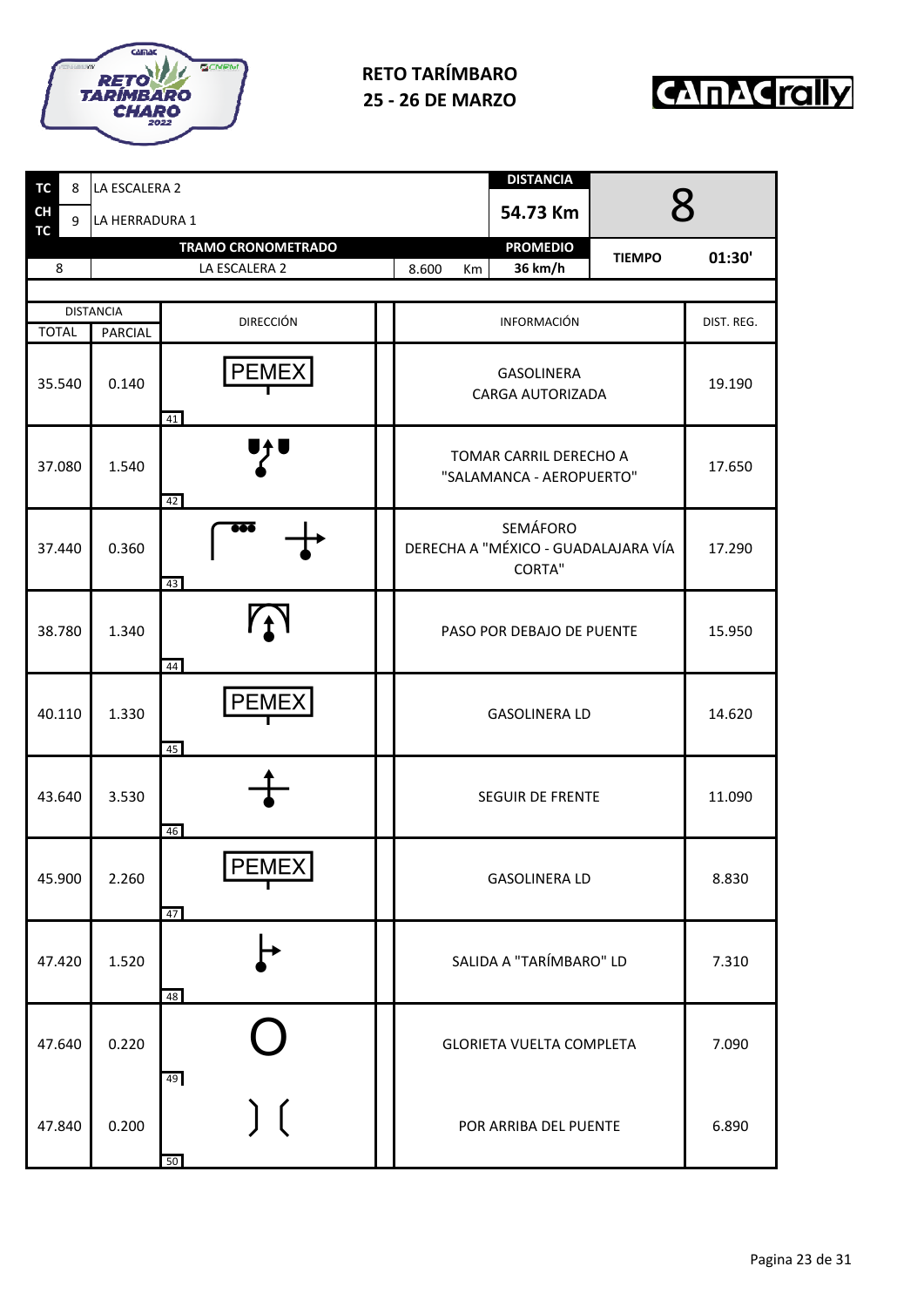



| <b>CH</b>              | 8      | LA ESCALERA 2    |                                            | <b>DISTANCIA</b><br>R                                                                             |            |
|------------------------|--------|------------------|--------------------------------------------|---------------------------------------------------------------------------------------------------|------------|
| <b>CH</b><br><b>TC</b> | 9      | LA HERRADURA 1   |                                            | 54.73 Km                                                                                          |            |
| 8                      |        |                  | <b>TRAMO CRONOMETRADO</b><br>LA ESCALERA 2 | <b>PROMEDIO</b><br><b>TIEMPO</b><br>36 km/h<br>8.600<br>Km                                        | 01:30'     |
|                        |        | <b>DISTANCIA</b> | <b>DIRECCIÓN</b>                           | INFORMACIÓN                                                                                       | DIST. REG. |
| <b>TOTAL</b><br>48.200 |        | PARCIAL<br>0.360 | 51                                         | <b>GLORIETA</b><br>VUELTA COMPLETA Y 2A SALIDA<br>DESVIACIÓN A AUTOPISTA "SALAMANCA -<br>MORELIA" | 6.530      |
| 48.800                 |        | 0.600            | H<br>52                                    | A "TARÍMBARO" POR ARCOS A LA DERECHA<br>EN MOJONERA 12                                            | 5.930      |
| 49.770                 |        | 0.970            | 53                                         | TOPES (3)                                                                                         | 4.960      |
| 49.880                 |        | 0.110            | 54                                         | TERMINA CAMELLÓN                                                                                  | 4.850      |
| 49.950                 |        | 0.070            | 55                                         | TOPES (2)                                                                                         | 4.780      |
| 50.220                 |        | 0.270            | 56                                         | DE FRENTE POR LA DERECHA A "CAJA<br>MORELIA"                                                      | 4.510      |
|                        | 50.240 | 0.020            | ╯╰<br>57                                   | CALLE REDUCIDA "PRECAUCIÓN"                                                                       | 4.490      |
| 50.720                 |        | 0.480            | 58                                         | TOPES (2)<br>SEGUIR DE FRENTE                                                                     | 4.010      |
| 50.860                 |        | 0.140            | 59                                         | DERECHA CON DIRECCIÓN A "PANTEÓN<br>NUEVO"                                                        | 3.870      |
| 50.890                 |        | 0.030            | 60                                         | TOPES (2)                                                                                         | 3.840      |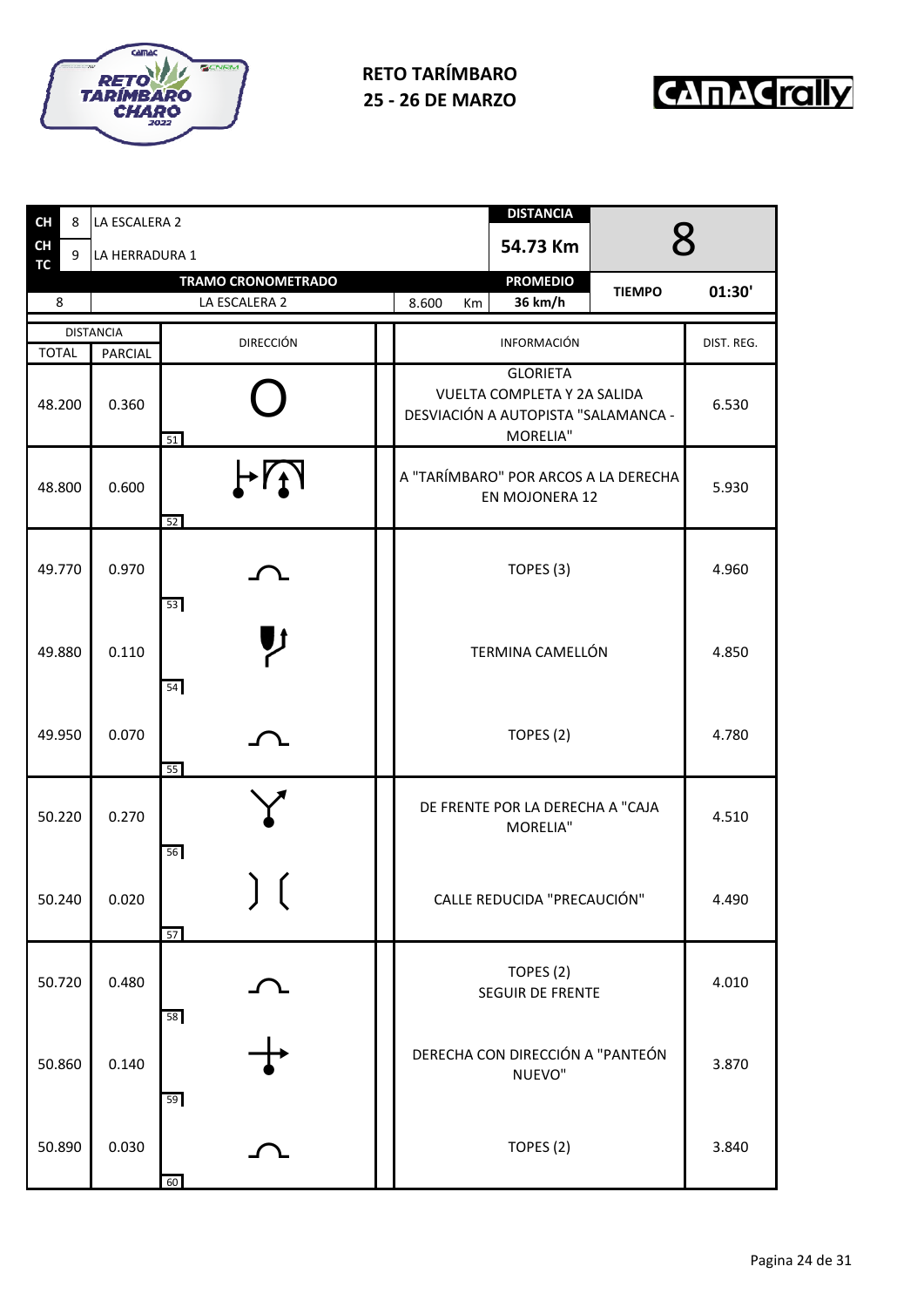



| <b>CH</b><br>8 | LA ESCALERA 2               |                           | <b>DISTANCIA</b>                                                                               |            |
|----------------|-----------------------------|---------------------------|------------------------------------------------------------------------------------------------|------------|
| CH<br>9<br>TG. | LA HERRADURA 1              |                           | 54.73 Km                                                                                       | R          |
|                |                             | <b>TRAMO CRONOMETRADO</b> | <b>PROMEDIO</b><br><b>TIEMPO</b>                                                               |            |
| 8              |                             | LA ESCALERA 2             | 36 km/h<br>8.600<br>Km                                                                         | 01:30'     |
|                |                             |                           |                                                                                                |            |
| <b>TOTAL</b>   | <b>DISTANCIA</b><br>PARCIAL | <b>DIRECCIÓN</b>          | INFORMACIÓN                                                                                    | DIST. REG. |
| 52.400         | 1.510                       | 61                        | PRECAUCIÓN VADO<br>SEGUIR POR IZQUIERDA                                                        | 2.330      |
| 52.790         | 0.390                       | 62                        | <b>PUENTE</b>                                                                                  | 1.940      |
| 53.910         | 1.120                       | 63                        | <b>TOPE</b>                                                                                    | 0.820      |
| 54.000         | 0.090                       | H<br>64                   | DERECHA POR DEBAJO DE ARCO Y VUELTA A<br>LA DERECHA INMEDIATAMENTE,<br>SEGUIR CAMINO PRINCIPAL | 0.730      |
| 54.250         | 0.250                       | 65                        | TOPES (2)<br>SEGUIR DE FRENTE                                                                  | 0.480      |
| 54.390         | 0.140                       | 66                        | TOPES (2)<br>SEGUIR DE FRENTE                                                                  | 0.340      |
| 54.550         | 0.160                       | 67                        | <b>CONTROL "CH - TC 9"</b><br>MURETE DE PIEDRA LI                                              | 0.180      |
| 54.730         | 0.180                       | 68                        | <b>CONTROL "A TC 9"</b>                                                                        | 0.000      |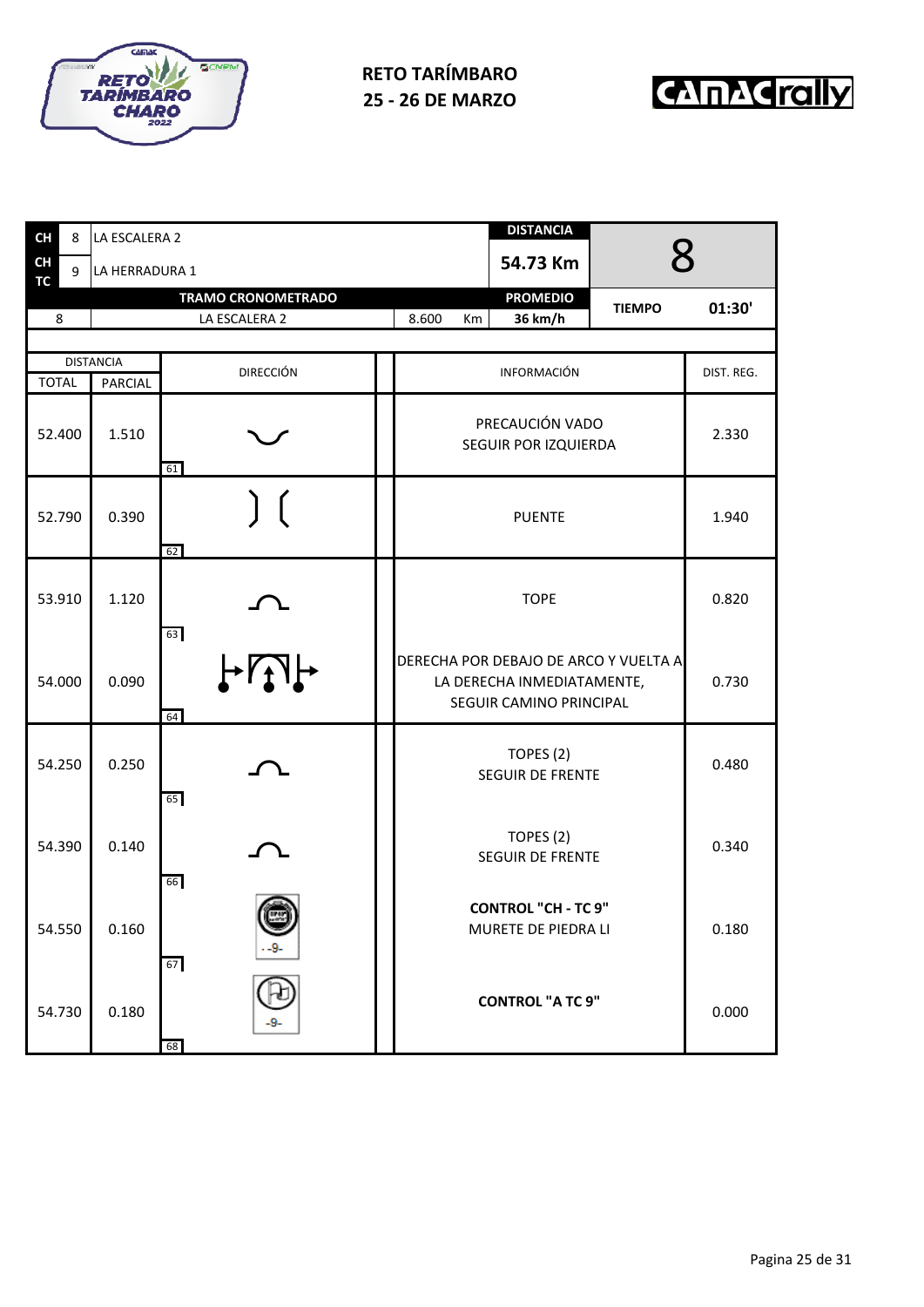



| <b>TC</b><br>9         | LA HERRADURA 1    |                                                                                                                                                                                                                                                                                                                                                                                                                                                                                                                                                                                                                                                                                                                                                                 |                      | <b>DISTANCIA</b>               |               |            |  |
|------------------------|-------------------|-----------------------------------------------------------------------------------------------------------------------------------------------------------------------------------------------------------------------------------------------------------------------------------------------------------------------------------------------------------------------------------------------------------------------------------------------------------------------------------------------------------------------------------------------------------------------------------------------------------------------------------------------------------------------------------------------------------------------------------------------------------------|----------------------|--------------------------------|---------------|------------|--|
| <b>CH</b><br><b>TC</b> | 10 LA HERRADURA 2 |                                                                                                                                                                                                                                                                                                                                                                                                                                                                                                                                                                                                                                                                                                                                                                 |                      | 9.7 Km                         |               |            |  |
| 9                      |                   | <b>TRAMO CRONOMETRADO</b><br>LA HERRADURA 1                                                                                                                                                                                                                                                                                                                                                                                                                                                                                                                                                                                                                                                                                                                     | 3.890<br>Km          | <b>PROMEDIO</b><br>19 km/h     | <b>TIEMPO</b> | 00:30'     |  |
|                        |                   |                                                                                                                                                                                                                                                                                                                                                                                                                                                                                                                                                                                                                                                                                                                                                                 |                      |                                |               |            |  |
|                        | <b>DISTANCIA</b>  | <b>DIRECCIÓN</b>                                                                                                                                                                                                                                                                                                                                                                                                                                                                                                                                                                                                                                                                                                                                                |                      | INFORMACIÓN                    |               | DIST. REG. |  |
| <b>TOTAL</b>           | <b>PARCIAL</b>    |                                                                                                                                                                                                                                                                                                                                                                                                                                                                                                                                                                                                                                                                                                                                                                 |                      |                                |               |            |  |
| 0.000                  | 0.000             | 9.<br>3.89<br>$\overline{1}$                                                                                                                                                                                                                                                                                                                                                                                                                                                                                                                                                                                                                                                                                                                                    |                      | <b>CONTROL "A TC 9"</b>        |               | 9.700      |  |
| 0.600                  | 0.600             | $\sum$<br>3.29<br>$\overline{2}$                                                                                                                                                                                                                                                                                                                                                                                                                                                                                                                                                                                                                                                                                                                                |                      | IZQUIERDA LARGA !              |               |            |  |
| 1.680                  | 1.080             | 2.21<br>$\overline{3}$                                                                                                                                                                                                                                                                                                                                                                                                                                                                                                                                                                                                                                                                                                                                          |                      | SEGUIR POR LA IZQUIERDA        |               | 8.020      |  |
| 2.600                  | 0.920             | $\left\langle \left\langle \left\langle \cdot\right\rangle \right\rangle \right\rangle \left\langle \left\langle \cdot\right\rangle \right\rangle \left\langle \cdot\right\rangle \left\langle \cdot\right\rangle \left\langle \cdot\right\rangle \left\langle \cdot\right\rangle \left\langle \cdot\right\rangle \left\langle \cdot\right\rangle \left\langle \cdot\right\rangle \left\langle \cdot\right\rangle \left\langle \cdot\right\rangle \left\langle \cdot\right\rangle \left\langle \cdot\right\rangle \left\langle \cdot\right\rangle \left\langle \cdot\right\rangle \left\langle \cdot\right\rangle \left\langle \cdot\right\rangle \left\langle \cdot\right\rangle \left\langle \cdot\right\rangle \left\langle \cdot$<br>$\overline{4}$<br>1.29 | CAMINO EN MAL ESTADO | 7.100                          |               |            |  |
| 3.520                  | 0.920             | $\boxed{0.37}$<br>$\overline{5}$                                                                                                                                                                                                                                                                                                                                                                                                                                                                                                                                                                                                                                                                                                                                |                      | DERECHA !!!                    |               | 6.180      |  |
| 3.660                  | 0.140             | $5$ !!!<br>0.23<br>6                                                                                                                                                                                                                                                                                                                                                                                                                                                                                                                                                                                                                                                                                                                                            |                      | IZQUIERDA !!!                  |               | 6.040      |  |
| 3.850                  | 0.190             | $\sum$                                                                                                                                                                                                                                                                                                                                                                                                                                                                                                                                                                                                                                                                                                                                                          |                      | IZQUIERDA !!!                  |               | 5.850      |  |
| 3.890                  | 0.040             | $7 \square$<br>0.04<br>0.00<br>8 <sup>1</sup>                                                                                                                                                                                                                                                                                                                                                                                                                                                                                                                                                                                                                                                                                                                   |                      | <b>CONTROL "B"</b>             |               | 5.810      |  |
| 3.960                  | 0.070             | $\left\langle \left\langle \left\langle \cdot\right\rangle \right\rangle \right\rangle \left\langle \cdot\right\rangle \left\langle \cdot\right\rangle \left\langle \cdot\right\rangle \left\langle \cdot\right\rangle \left\langle \cdot\right\rangle \left\langle \cdot\right\rangle \left\langle \cdot\right\rangle \left\langle \cdot\right\rangle \left\langle \cdot\right\rangle \left\langle \cdot\right\rangle \left\langle \cdot\right\rangle \left\langle \cdot\right\rangle \left\langle \cdot\right\rangle \left\langle \cdot\right\rangle \left\langle \cdot\right\rangle \left\langle \cdot\right\rangle \left\langle \cdot\right\rangle \left\langle \cdot\right\rangle \left\langle \cdot\right\rangle \left\langle$<br>9                       |                      | PASO MALO                      |               | 5.740      |  |
| 4.030                  | 0.070             | LТC<br>10                                                                                                                                                                                                                                                                                                                                                                                                                                                                                                                                                                                                                                                                                                                                                       |                      | <b>CONTROL "C"</b><br>POSTE LI |               | 5.670      |  |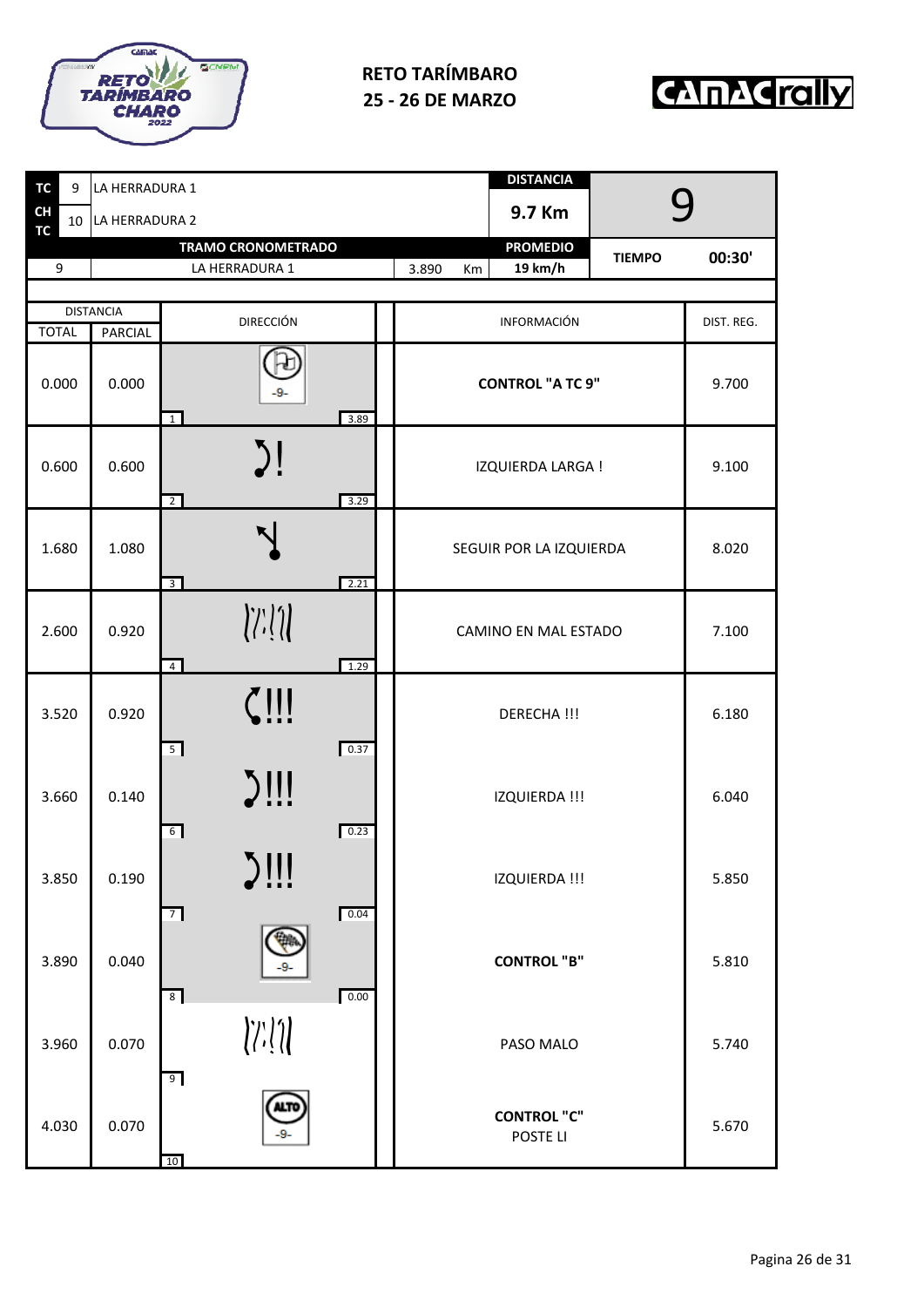



| <b>TC</b>              | 9 | LA HERRADURA 1    |                                                                                                                                                                                                                                                                                                                                                                                                                                                                                                                                                                                                                                                                                                                                             |                                         | <b>DISTANCIA</b>                   |               |            |
|------------------------|---|-------------------|---------------------------------------------------------------------------------------------------------------------------------------------------------------------------------------------------------------------------------------------------------------------------------------------------------------------------------------------------------------------------------------------------------------------------------------------------------------------------------------------------------------------------------------------------------------------------------------------------------------------------------------------------------------------------------------------------------------------------------------------|-----------------------------------------|------------------------------------|---------------|------------|
| <b>CH</b><br><b>TC</b> |   | 10 LA HERRADURA 2 |                                                                                                                                                                                                                                                                                                                                                                                                                                                                                                                                                                                                                                                                                                                                             |                                         | 9.7 Km                             |               |            |
|                        |   |                   | <b>TRAMO CRONOMETRADO</b>                                                                                                                                                                                                                                                                                                                                                                                                                                                                                                                                                                                                                                                                                                                   |                                         | <b>PROMEDIO</b>                    | <b>TIEMPO</b> | 00:30'     |
| 9                      |   | LA HERRADURA 1    |                                                                                                                                                                                                                                                                                                                                                                                                                                                                                                                                                                                                                                                                                                                                             | 3.890<br>Km                             | 19 km/h                            |               |            |
|                        |   | <b>DISTANCIA</b>  |                                                                                                                                                                                                                                                                                                                                                                                                                                                                                                                                                                                                                                                                                                                                             |                                         |                                    |               |            |
| <b>TOTAL</b>           |   | <b>PARCIAL</b>    | <b>DIRECCIÓN</b>                                                                                                                                                                                                                                                                                                                                                                                                                                                                                                                                                                                                                                                                                                                            |                                         | INFORMACIÓN                        |               | DIST. REG. |
| 4.130                  |   | 0.100             | Я<br>11                                                                                                                                                                                                                                                                                                                                                                                                                                                                                                                                                                                                                                                                                                                                     | A LA DERECHA<br>SEGUIR CAMINO PRINCIPAL |                                    |               | 5.570      |
| 4.380                  |   | 0.250             | $\left\langle \left\langle \left\langle \cdot\right\rangle \right\rangle \right\rangle \left\langle \left\langle \cdot\right\rangle \right\rangle \left\langle \cdot\right\rangle \left\langle \cdot\right\rangle \left\langle \cdot\right\rangle \left\langle \cdot\right\rangle \left\langle \cdot\right\rangle \left\langle \cdot\right\rangle \left\langle \cdot\right\rangle \left\langle \cdot\right\rangle \left\langle \cdot\right\rangle \left\langle \cdot\right\rangle \left\langle \cdot\right\rangle \left\langle \cdot\right\rangle \left\langle \cdot\right\rangle \left\langle \cdot\right\rangle \left\langle \cdot\right\rangle \left\langle \cdot\right\rangle \left\langle \cdot\right\rangle \left\langle \cdot$<br>12 |                                         | PASO POR AGUA                      |               | 5.320      |
| 4.880                  |   | 0.500             | YY<br>13                                                                                                                                                                                                                                                                                                                                                                                                                                                                                                                                                                                                                                                                                                                                    | <b>GUARDA GANADO</b>                    |                                    | 4.820         |            |
| 5.180                  |   | 0.300             | 14                                                                                                                                                                                                                                                                                                                                                                                                                                                                                                                                                                                                                                                                                                                                          |                                         |                                    | 4.520         |            |
| 5.250                  |   | 0.070             | m<br>15                                                                                                                                                                                                                                                                                                                                                                                                                                                                                                                                                                                                                                                                                                                                     |                                         | <b>GUARDA GANADO</b><br>PRECAUCIÓN |               | 4.450      |
| 5.580                  |   | 0.330             | <u>m</u><br>16                                                                                                                                                                                                                                                                                                                                                                                                                                                                                                                                                                                                                                                                                                                              |                                         | PRECAUCIÓN<br><b>GUARDA GANADO</b> |               | 4.120      |
| 6.620                  |   | 1.040             | $\left\langle \left\langle \cdot ,\cdot \right\rangle \right\rangle \left\langle \cdot ,\cdot \right\rangle \left\langle \cdot ,\cdot \right\rangle \left\langle \cdot ,\cdot \right\rangle \left\langle \cdot ,\cdot \right\rangle \left\langle \cdot ,\cdot \right\rangle \left\langle \cdot ,\cdot \right\rangle \left\langle \cdot ,\cdot \right\rangle \left\langle \cdot ,\cdot \right\rangle \left\langle \cdot ,\cdot \right\rangle \left\langle \cdot ,\cdot \right\rangle \left\langle \cdot ,\cdot \right\rangle \left\langle \cdot ,\cdot \right\rangle \left\langle \cdot ,\cdot \right\rangle \left\langle \cdot ,\cdot \right\rangle \left\langle \cdot ,\cdot \right\rangle \left\langle$<br>17                             | PASO MALO                               |                                    |               | 3.080      |
| 7.700                  |   | 1.080             | $\left\langle \left\langle \left\langle \cdot\right\rangle \right\rangle \right\rangle \left\langle \left\langle \cdot\right\rangle \right\rangle \left\langle \cdot\right\rangle \left\langle \cdot\right\rangle \left\langle \cdot\right\rangle \left\langle \cdot\right\rangle \left\langle \cdot\right\rangle \left\langle \cdot\right\rangle \left\langle \cdot\right\rangle \left\langle \cdot\right\rangle \left\langle \cdot\right\rangle \left\langle \cdot\right\rangle \left\langle \cdot\right\rangle \left\langle \cdot\right\rangle \left\langle \cdot\right\rangle \left\langle \cdot\right\rangle \left\langle \cdot\right\rangle \left\langle \cdot\right\rangle \left\langle \cdot\right\rangle \left\langle \cdot$<br>18 | PRECAUCIÓN PASO MUY MALO                |                                    |               | 2.000      |
| 8.900                  |   | 1.200             | レ<br>19                                                                                                                                                                                                                                                                                                                                                                                                                                                                                                                                                                                                                                                                                                                                     | <b>SEGUIR POR DERECHA</b>               |                                    | 0.800         |            |
| 8.980                  |   | 0.080             | 20                                                                                                                                                                                                                                                                                                                                                                                                                                                                                                                                                                                                                                                                                                                                          | VADO                                    |                                    |               | 0.720      |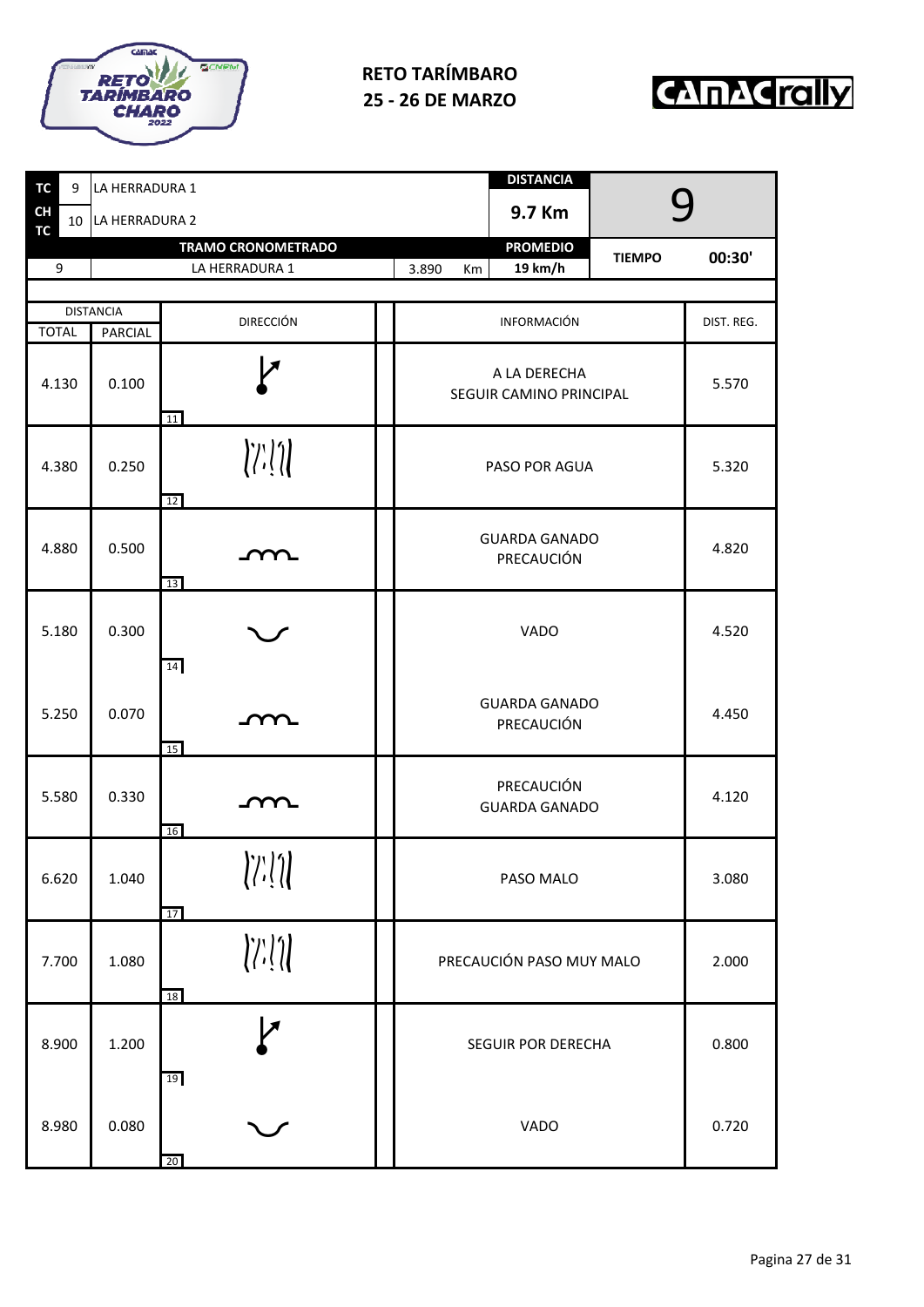



| <b>TC</b>              | 9     | LA HERRADURA 1   |                           |                                                                   | <b>DISTANCIA</b>   |               |            |
|------------------------|-------|------------------|---------------------------|-------------------------------------------------------------------|--------------------|---------------|------------|
| <b>CH</b><br><b>TC</b> | 10    | LA HERRADURA 2   |                           |                                                                   | 9.7 Km             |               |            |
|                        |       |                  | <b>TRAMO CRONOMETRADO</b> |                                                                   | <b>PROMEDIO</b>    | <b>TIEMPO</b> | 00:30'     |
|                        | 9     |                  | LA HERRADURA 1            | 3.890<br>Km                                                       | 19 km/h            |               |            |
|                        |       | <b>DISTANCIA</b> |                           |                                                                   |                    |               |            |
| <b>TOTAL</b>           |       | <b>PARCIAL</b>   | <b>DIRECCIÓN</b>          |                                                                   | <b>INFORMACIÓN</b> |               | DIST. REG. |
|                        | 9.020 | 0.040            | $\overline{4}$<br>21      | IZQUIERDA POR ARCO E INMEDIATAMENTE<br><b>VUELTA A LA DERECHA</b> | 0.680              |               |            |
|                        | 9.270 | 0.250            | 22                        | <b>SEGUIR DE FRENTE</b>                                           | 0.430              |               |            |
| 9.420                  |       | 0.150            | 23                        | <b>SEGUIR DE FRENTE</b>                                           | 0.280              |               |            |
|                        | 9.520 | 0.100            | $-10-$<br>24              | <b>CONTROL "CH - TC 10"</b><br>MURETE DE PIEDRA LI                | 0.180              |               |            |
|                        | 9.700 | 0.180            | - 10 -<br>25              | <b>CONTROL "A TC 10"</b>                                          |                    | 0.000         |            |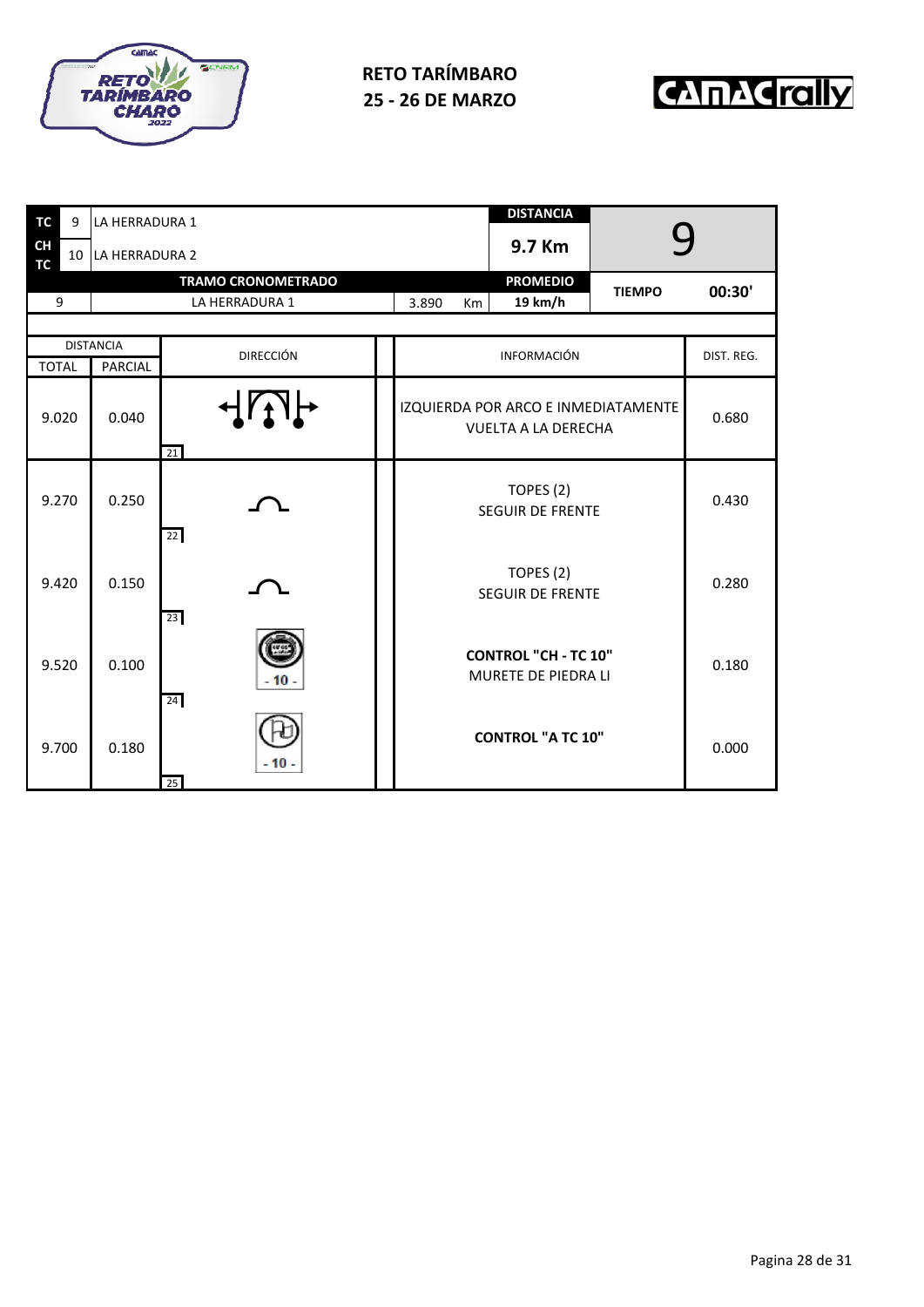



| TC<br>10     | LA HERRADURA 2   |                                                                                                                                                                                                                                                                                                                                                                                                                                                                                                                                                                                                                                                                                                                                                                 | <b>DISTANCIA</b>                 |            |
|--------------|------------------|-----------------------------------------------------------------------------------------------------------------------------------------------------------------------------------------------------------------------------------------------------------------------------------------------------------------------------------------------------------------------------------------------------------------------------------------------------------------------------------------------------------------------------------------------------------------------------------------------------------------------------------------------------------------------------------------------------------------------------------------------------------------|----------------------------------|------------|
| <b>CH</b>    |                  | 10A META FINAL PLAZA PRINCIPAL TARÍMBARO                                                                                                                                                                                                                                                                                                                                                                                                                                                                                                                                                                                                                                                                                                                        | 12.87 Km                         | 10         |
|              |                  | <b>TRAMO CRONOMETRADO</b>                                                                                                                                                                                                                                                                                                                                                                                                                                                                                                                                                                                                                                                                                                                                       | <b>PROMEDIO</b><br><b>TIEMPO</b> | 00:30'     |
| 10           |                  | LA HERRADURA 2                                                                                                                                                                                                                                                                                                                                                                                                                                                                                                                                                                                                                                                                                                                                                  | 26 km/h<br>3.890<br>Km           |            |
|              | <b>DISTANCIA</b> |                                                                                                                                                                                                                                                                                                                                                                                                                                                                                                                                                                                                                                                                                                                                                                 |                                  |            |
| <b>TOTAL</b> | <b>PARCIAL</b>   | <b>DIRECCIÓN</b>                                                                                                                                                                                                                                                                                                                                                                                                                                                                                                                                                                                                                                                                                                                                                | INFORMACIÓN                      | DIST. REG. |
| 0.000        | 0.000            | $-10-$<br>3.89<br>$\mathbf{1}$                                                                                                                                                                                                                                                                                                                                                                                                                                                                                                                                                                                                                                                                                                                                  | <b>CONTROL "A TC 10"</b>         | 12.870     |
| 0.600        | 0.600            | $\sum$<br>3.29<br>$\overline{2}$                                                                                                                                                                                                                                                                                                                                                                                                                                                                                                                                                                                                                                                                                                                                | IZQUIERDA LARGA !                | 12.270     |
| 1.680        | 1.080            | $\overline{3}$<br>2.21                                                                                                                                                                                                                                                                                                                                                                                                                                                                                                                                                                                                                                                                                                                                          | SEGUIR POR LA IZQUIERDA          | 11.190     |
| 2.600        | 0.920            | $\left\langle \left\langle \left\langle \cdot\right\rangle \right\rangle \right\rangle \left\langle \left\langle \cdot\right\rangle \right\rangle \left\langle \cdot\right\rangle \left\langle \cdot\right\rangle \left\langle \cdot\right\rangle \left\langle \cdot\right\rangle \left\langle \cdot\right\rangle \left\langle \cdot\right\rangle \left\langle \cdot\right\rangle \left\langle \cdot\right\rangle \left\langle \cdot\right\rangle \left\langle \cdot\right\rangle \left\langle \cdot\right\rangle \left\langle \cdot\right\rangle \left\langle \cdot\right\rangle \left\langle \cdot\right\rangle \left\langle \cdot\right\rangle \left\langle \cdot\right\rangle \left\langle \cdot\right\rangle \left\langle \cdot$<br>1.29<br>$\overline{4}$ | CAMINO EN MAL ESTADO             | 10.270     |
| 3.520        | 0.920            | $\zeta$ !!!<br>5<br>0.37                                                                                                                                                                                                                                                                                                                                                                                                                                                                                                                                                                                                                                                                                                                                        | DERECHA !!!                      | 9.350      |
| 3.660        | 0.140            | $J$ !!!<br>0.23<br>6                                                                                                                                                                                                                                                                                                                                                                                                                                                                                                                                                                                                                                                                                                                                            | IZQUIERDA !!!                    | 9.210      |
| 3.850        | 0.190            | <b>KIII</b><br>!!!                                                                                                                                                                                                                                                                                                                                                                                                                                                                                                                                                                                                                                                                                                                                              | IZQUIERDA !!!                    | 9.020      |
| 3.890        | 0.040            | 0.04<br>7<br>$-10-$<br>0.00<br>8 <sup>1</sup>                                                                                                                                                                                                                                                                                                                                                                                                                                                                                                                                                                                                                                                                                                                   | <b>CONTROL "B"</b>               | 8.980      |
| 3.960        | 0.070            | 9                                                                                                                                                                                                                                                                                                                                                                                                                                                                                                                                                                                                                                                                                                                                                               | PASO MALO                        | 8.910      |
| 4.030        | 0.070            | <b>ALTO</b><br>$-10$<br>10                                                                                                                                                                                                                                                                                                                                                                                                                                                                                                                                                                                                                                                                                                                                      | <b>CONTROL "C"</b><br>POSTE LI   | 8.840      |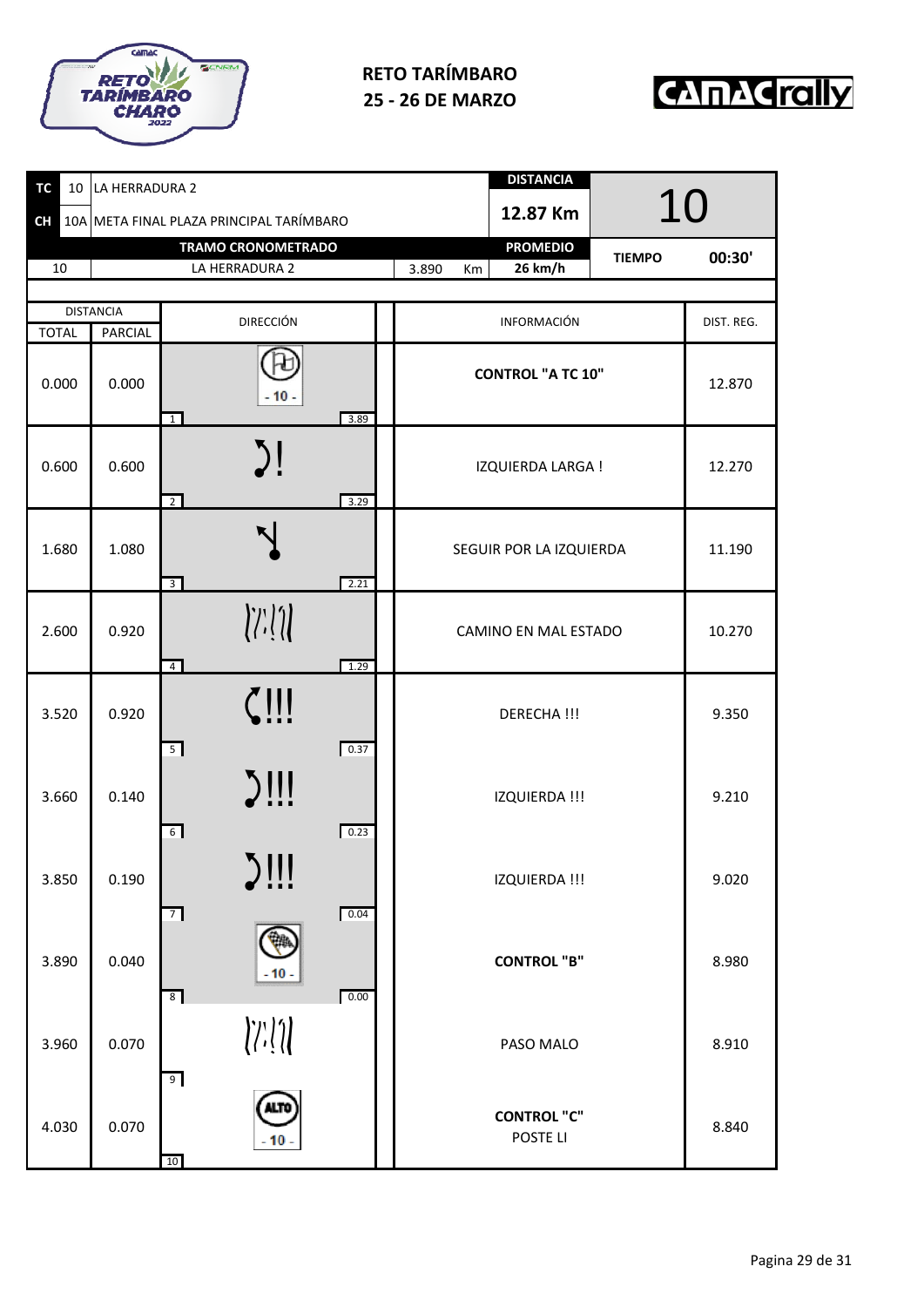



| TC<br>10               | LA HERRADURA 2   |                                                                                                                                                                                                                                                                                                                                                                                                                                                                                                                                                                                                                                                                                                                                            |                      | <b>DISTANCIA</b>                        |               |            |  |
|------------------------|------------------|--------------------------------------------------------------------------------------------------------------------------------------------------------------------------------------------------------------------------------------------------------------------------------------------------------------------------------------------------------------------------------------------------------------------------------------------------------------------------------------------------------------------------------------------------------------------------------------------------------------------------------------------------------------------------------------------------------------------------------------------|----------------------|-----------------------------------------|---------------|------------|--|
| <b>CH</b><br><b>TC</b> |                  | 10A META FINAL PLAZA PRINCIPAL TARÍMBARO                                                                                                                                                                                                                                                                                                                                                                                                                                                                                                                                                                                                                                                                                                   |                      | 12.87 Km                                | 10            |            |  |
|                        |                  | <b>TRAMO CRONOMETRADO</b>                                                                                                                                                                                                                                                                                                                                                                                                                                                                                                                                                                                                                                                                                                                  |                      | <b>PROMEDIO</b>                         | <b>TIEMPO</b> | 00:30'     |  |
| 10                     |                  | LA HERRADURA 2                                                                                                                                                                                                                                                                                                                                                                                                                                                                                                                                                                                                                                                                                                                             | 3.890<br>Km          | 26 km/h                                 |               |            |  |
|                        | <b>DISTANCIA</b> | <b>DIRECCIÓN</b>                                                                                                                                                                                                                                                                                                                                                                                                                                                                                                                                                                                                                                                                                                                           |                      | INFORMACIÓN                             |               | DIST. REG. |  |
| <b>TOTAL</b>           | <b>PARCIAL</b>   |                                                                                                                                                                                                                                                                                                                                                                                                                                                                                                                                                                                                                                                                                                                                            |                      |                                         |               |            |  |
| 4.130                  | 0.100            | 11                                                                                                                                                                                                                                                                                                                                                                                                                                                                                                                                                                                                                                                                                                                                         |                      | A LA DERECHA<br>SEGUIR CAMINO PRINCIPAL |               |            |  |
| 4.380                  | 0.250            | $\left\langle \left\langle \cdot\right\rangle \right\rangle \left\langle \cdot\right\rangle \left\langle \cdot\right\rangle \left\langle \cdot\right\rangle \left\langle \cdot\right\rangle \left\langle \cdot\right\rangle \left\langle \cdot\right\rangle \left\langle \cdot\right\rangle \left\langle \cdot\right\rangle \left\langle \cdot\right\rangle \left\langle \cdot\right\rangle \left\langle \cdot\right\rangle \left\langle \cdot\right\rangle \left\langle \cdot\right\rangle \left\langle \cdot\right\rangle \left\langle \cdot\right\rangle \left\langle \cdot\right\rangle \left\langle \cdot\right\rangle \left\langle \cdot\right\rangle \left\langle \cdot\right\rangle \left\langle \cdot\right\rangle \left$<br>12   |                      | PASO POR AGUA                           |               |            |  |
| 4.880                  | 0.500            | YY<br>13                                                                                                                                                                                                                                                                                                                                                                                                                                                                                                                                                                                                                                                                                                                                   | <b>GUARDA GANADO</b> | 7.990                                   |               |            |  |
| 5.180                  | 0.300            | 14                                                                                                                                                                                                                                                                                                                                                                                                                                                                                                                                                                                                                                                                                                                                         |                      | 7.690                                   |               |            |  |
| 5.250                  | 0.070            | 15                                                                                                                                                                                                                                                                                                                                                                                                                                                                                                                                                                                                                                                                                                                                         | <b>GUARDA GANADO</b> | 7.620                                   |               |            |  |
| 5.580                  | 0.330            | m.<br>16                                                                                                                                                                                                                                                                                                                                                                                                                                                                                                                                                                                                                                                                                                                                   |                      | PRECAUCIÓN<br><b>GUARDA GANADO</b>      |               |            |  |
| 6.620                  | 1.040            | $\left\langle \left\langle \left\langle \cdot\right\rangle \right\rangle \right\rangle \left\langle \cdot\right\rangle \left\langle \cdot\right\rangle \left\langle \cdot\right\rangle \left\langle \cdot\right\rangle \left\langle \cdot\right\rangle \left\langle \cdot\right\rangle \left\langle \cdot\right\rangle \left\langle \cdot\right\rangle \left\langle \cdot\right\rangle \left\langle \cdot\right\rangle \left\langle \cdot\right\rangle \left\langle \cdot\right\rangle \left\langle \cdot\right\rangle \left\langle \cdot\right\rangle \left\langle \cdot\right\rangle \left\langle \cdot\right\rangle \left\langle \cdot\right\rangle \left\langle \cdot\right\rangle \left\langle \cdot\right\rangle \left\langle$<br>17 |                      | PASO MALO                               |               |            |  |
| 7.700                  | 1.080            | $\left\langle \left\langle \left\langle \cdot\right\rangle \right\rangle \right\rangle \left\langle \cdot\right\rangle \left\langle \cdot\right\rangle \left\langle \cdot\right\rangle \left\langle \cdot\right\rangle \left\langle \cdot\right\rangle \left\langle \cdot\right\rangle \left\langle \cdot\right\rangle \left\langle \cdot\right\rangle \left\langle \cdot\right\rangle \left\langle \cdot\right\rangle \left\langle \cdot\right\rangle \left\langle \cdot\right\rangle \left\langle \cdot\right\rangle \left\langle \cdot\right\rangle \left\langle \cdot\right\rangle \left\langle \cdot\right\rangle \left\langle \cdot\right\rangle \left\langle \cdot\right\rangle \left\langle \cdot\right\rangle \left\langle$<br>18 |                      | PRECAUCIÓN PASO MUY MALO                |               |            |  |
| 8.900                  | 1.200            | 1Я<br>19                                                                                                                                                                                                                                                                                                                                                                                                                                                                                                                                                                                                                                                                                                                                   |                      | SEGUIR POR DERECHA                      |               | 3.970      |  |
| 8.980                  | 0.080            | 20                                                                                                                                                                                                                                                                                                                                                                                                                                                                                                                                                                                                                                                                                                                                         |                      | VADO                                    |               | 3.890      |  |